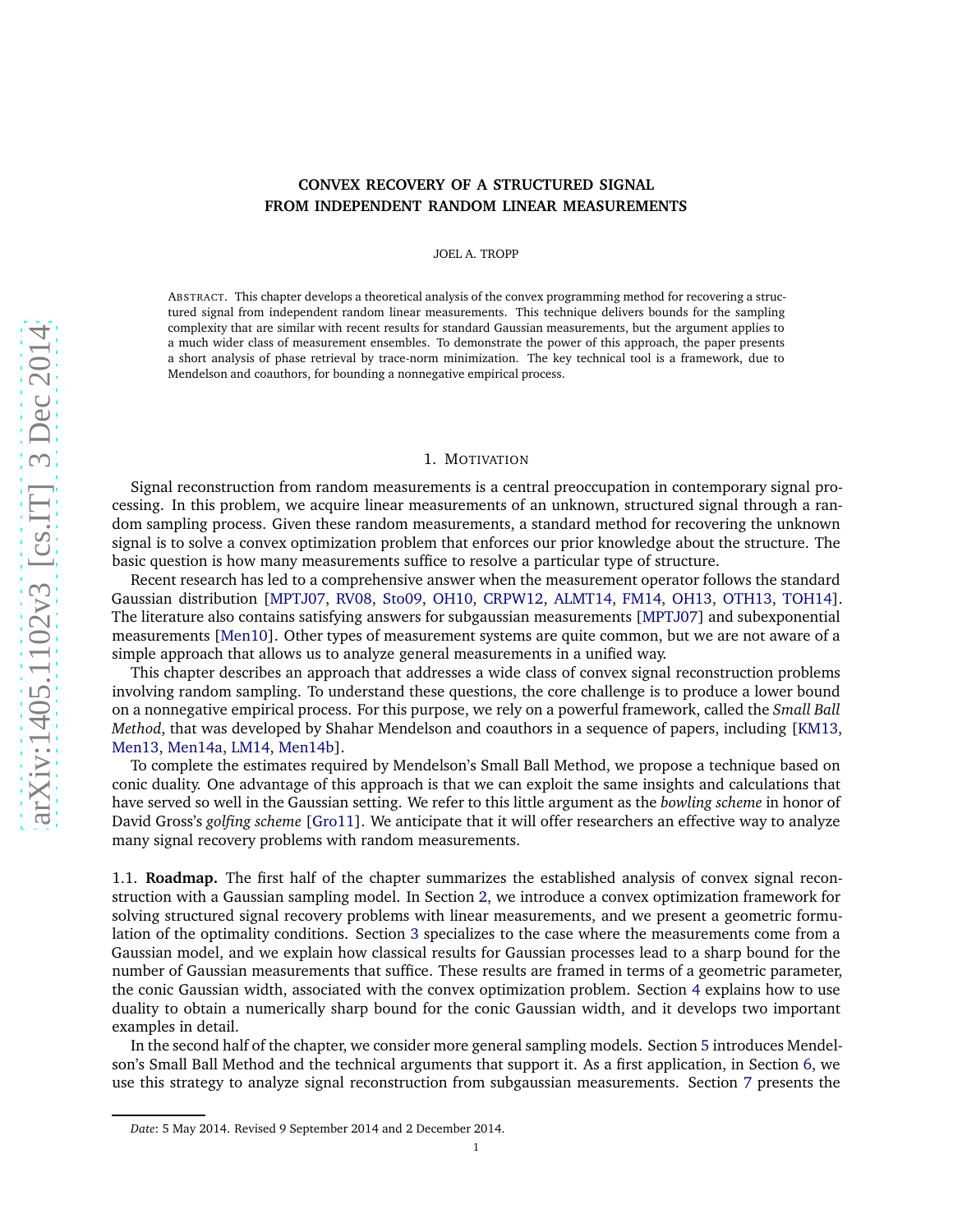bowling scheme, which merges the conic duality estimates with Mendelson's Small Ball Method. This technique allows us to study more general types of random measurements. Finally, in Section [8,](#page-15-0) we demonstrate the vigor of these ideas by applying them to the phase retrieval problem.

# 2. SIGNAL RECONSTRUCTION FROM LINEAR MEASUREMENTS

<span id="page-1-0"></span>We begin with a framework that describes many convex optimization methods for recovering a structured signal from linear measurements. Examples include the *ℓ*<sup>1</sup> minimization approach for identifying a sparse vector and the Schatten 1-norm minimization approach for identifying a low-rank matrix. We develop a simple error bound for convex signal reconstruction by exploiting the geometric formulation of the optimality conditions. This analysis leads us to study the minimum conic singular value of a matrix.

2.1. **Linear acquisition of data.** Let  $x^{\nexists} \in \mathbb{R}^d$  be an unknown but "structured" signal. Suppose that we observe a vector  $y$  in  $\mathbb{R}^m$  that consists of  $m$  linear measurements of the unknown:

<span id="page-1-1"></span>
$$
y = \Phi x^{\natural} + e. \tag{2.1}
$$

We assume that  $\Phi$  is a known  $m \times d$  sampling matrix, and  $e \in \mathbb{R}^m$  is a vector of unknown errors. The expression [\(2.1\)](#page-1-1) offers a model for data acquisition that describes a wide range of problems in signal processing, statistics, and machine learning. Our goal is to compute an approximation of the unknown  $x^\natural$  by exploiting our prior knowledge about its structure.

2.2. **Reconstruction via convex optimization.** Convex optimization is a popular approach for recovering a structured vector from linear measurements. Let  $f : \mathbb{R}^d \to \overline{\mathbb{R}}$  be a proper convex function<sup>1</sup> that reflects the "complexity" of a signal. Then we can frame the convex program

<span id="page-1-2"></span>
$$
\underset{x \in \mathbb{R}^d}{\text{minimize}} \quad f(x) \quad \text{subject to} \quad \|\Phi x - y\| \le \eta \tag{2.2}
$$

where  $\|\cdot\|$  denotes the Euclidean norm and *η* is a specified bound on the norm of the error *e*. In words, the optimization problem  $(2.2)$  searches for the most structured signal  $x$  that is consistent with the observed data *y*. In practice, it is common to consider the Lagrangian formulation of [\(2.2\)](#page-1-2) or to consider a problem where the objective and constraint are interchanged. We can often solve  $(2.2)$  and its variants efficiently using standard algorithms.

**Remark 2.1** (Alternative programs)**.** The optimization problem [\(2.2\)](#page-1-2) is not the only type of convex method for signal reconstruction. Suppose that  $f : \mathbb{R}^d \to \overline{\mathbb{R}}$  is a gauge, i.e., a function that is nonnegative, positively homogeneous, and convex. Then we may consider the convex program

minimize 
$$
f(x)
$$
 subject to  $f^{\circ}(\Phi^t(\Phi x - y)) \le \eta$ ,

where *f*  $\circ$  denotes the polar of the gauge [\[Roc70,](#page-19-8) Chap. 15] and <sup>t</sup> denotes transposition. This reconstruction method submits to an analysis similar with the approach in this note. For example, see [\[CLR14,](#page-18-9) Thm. 1].

2.3. **Examples.** Before we continue, let us mention a few structures that arise in applications and the complexity measures that are typically associated with these structures.

**Example 2.2** (Sparse vectors). A vector  $x^{\natural} \in \mathbb{R}^d$  is *sparse* when many or most of its entries are equal to zero. We can promote sparsity by minimizing the  $\ell_1$  norm  $\| \cdot \|_{\ell_1}$ . This heuristic leads to a problem of the form

<span id="page-1-3"></span>
$$
\underset{\mathbf{x}\in\mathbb{R}^d}{\text{minimize}} \quad \|\mathbf{x}\|_{\ell_1} \quad \text{subject to} \quad \|\mathbf{0}\mathbf{x} - \mathbf{y}\| \le \eta. \tag{2.3}
$$

Sparsity has become a dominant modeling tool in statistics, machine learning, and signal processing.

**Example 2.3** (Low-rank matrices). We say that a matrix  $X^{\dagger} \in \mathbb{R}^{d_1 \times d_2}$  has *low rank* when its rank is small compared with minimum of  $d_1$  and  $d_2$ . Suppose that we have acquired noisy measurements

$$
y = \Phi(X^{\dagger}) + e, \tag{2.4}
$$

<sup>1</sup>The extended real numbers <sup>R</sup> :<sup>=</sup> <sup>R</sup>∪{±∞}. A *proper* convex function takes at least one finite value but never the value −∞.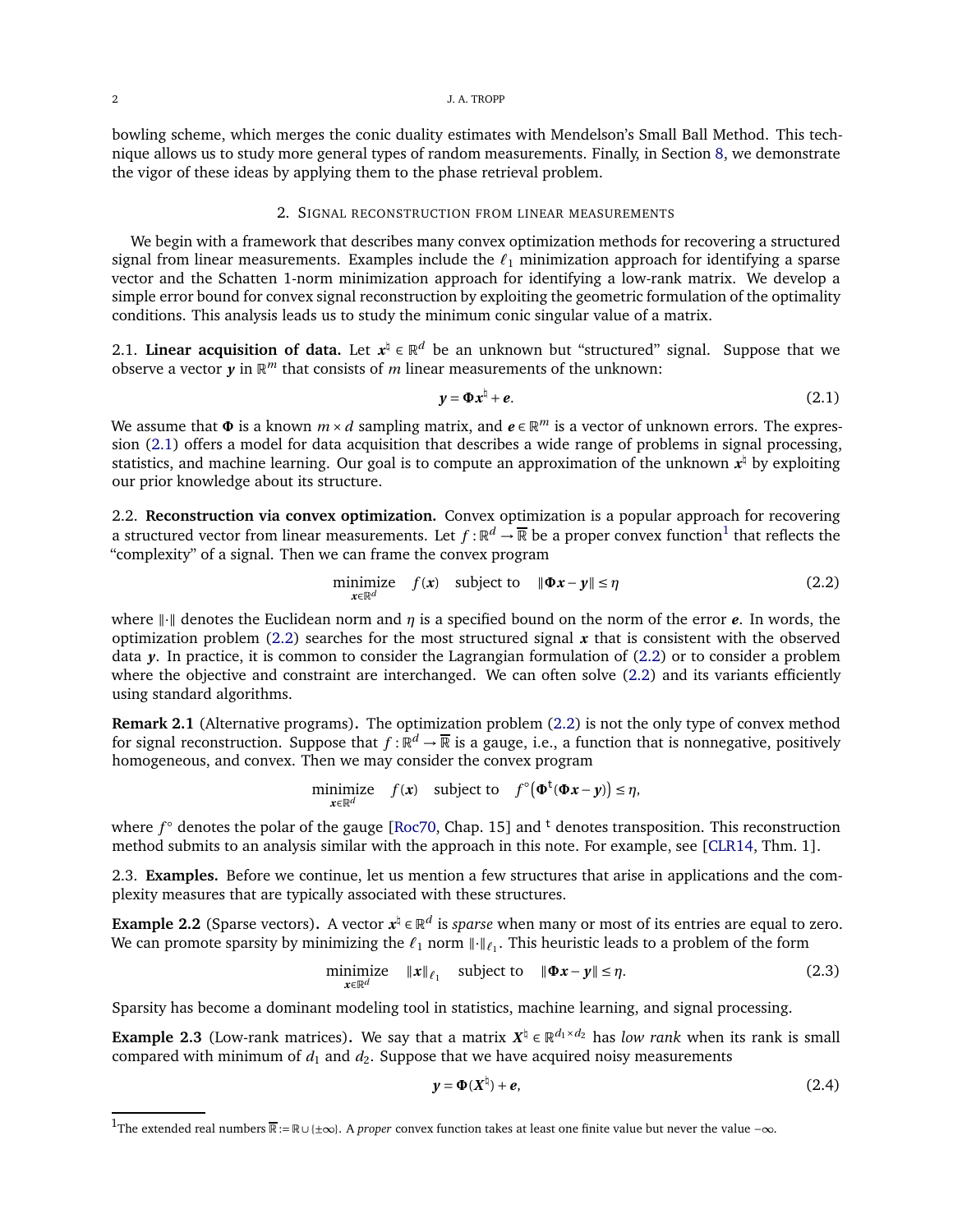<span id="page-2-0"></span>

FIGURE 2.1: **[Geometry of convex recovery]** This diagram illustrates the geometry of the optimization prob-lem [\(2.6\)](#page-3-1). The cone  $\mathcal{D}(f, x^{\sharp})$  contains the directions *u* in which *f* is decreasing at  $x^{\sharp}$ . Assuming that  $||e|| \leq \eta$ , the diagonal tube contains every point *u* that satisfies the bound constraint  $\|\Phi u + e\| \leq \eta$ . Each optimal point  $\hat{u}$ for [\(2.6\)](#page-3-1) lies in the intersection of the tube and the cone.

where  $\Phi$  is a linear operator that maps a matrix in  $\mathbb{R}^{d_1\times d_2}$  to a vector in  $\mathbb{R}^m$ . To reconstruct the unknown low-rank matrix  $X^{\natural}$ , we can minimize the Schatten 1-norm  $\|\cdot\|_{S_1}$ , which returns the sum of the singular values of a matrix. This heuristic suggests that we consider an optimization problem of the form

<span id="page-2-2"></span>
$$
\underset{\mathbf{X} \in \mathbb{R}^{d_1 \times d_2}}{\text{minimize}} \quad \|\mathbf{X}\|_{S_1} \quad \text{subject to} \quad \|\mathbf{\Phi}(\mathbf{X}) - \mathbf{y}\| \le \eta. \tag{2.5}
$$

In recent years, this approach to fitting low-rank matrices has become common.

It is possible to consider many other types of structure. For instance, see [\[CRPW12,](#page-18-0) [FM14\]](#page-18-2).

2.4. **A deterministic error bound for convex recovery.** We can obtain a deterministic error bound for the convex reconstruction method [\(2.2\)](#page-1-2) using a standard geometric analysis. Recall that a *cone* is a set  $K \subset \mathbb{R}^d$ that is positively homogeneous:  $K = \tau K$  for all  $\tau > 0$ . A *convex cone* is a cone that is also a convex set. Let us introduce the cone of descent directions of a convex function.

**Definition 2.4** (Descent cone). Let  $f : \mathbb{R}^d \to \overline{\mathbb{R}}$  be a proper convex function. The *descent cone*  $\mathcal{D}(f, x)$  of the function *f* at a point  $\boldsymbol{x} \in \mathbb{R}^d$  is defined as

$$
\mathscr{D}(f,\mathbf{x}) := \bigcup_{\tau>0} \left\{ \mathbf{u} \in \mathbb{R}^d : f(\mathbf{x} + \tau \mathbf{u}) \leq f(\mathbf{x}) \right\}.
$$

The descent cone of a convex function is always a convex cone, but it may not be closed.

We are interested in the behavior of the measurement matrix **Φ** when it is restricted to a descent cone.

<span id="page-2-1"></span>**Definition 2.5** (Minimum conic singular value). Let  $\Phi$  be an  $m \times d$  matrix, and let *K* be a cone in  $\mathbb{R}^d$ . The minimum singular value of **Φ** with respect to the cone *K* is defined as

$$
\lambda_{\min}(\mathbf{\Phi}; K) := \inf \{ \|\mathbf{\Phi} \mathbf{u}\| : \mathbf{u} \in K \cap S^{d-1} \}
$$

where S<sup>d−1</sup> is the Euclidean unit sphere in ℝ<sup>d</sup>.

The terminology originates in the fact that  $\lambda_{\min}(\pmb\Phi;\mathbb R^d)$  coincides with the usual minimum singular value. With these definitions at hand, we reach the following basic result.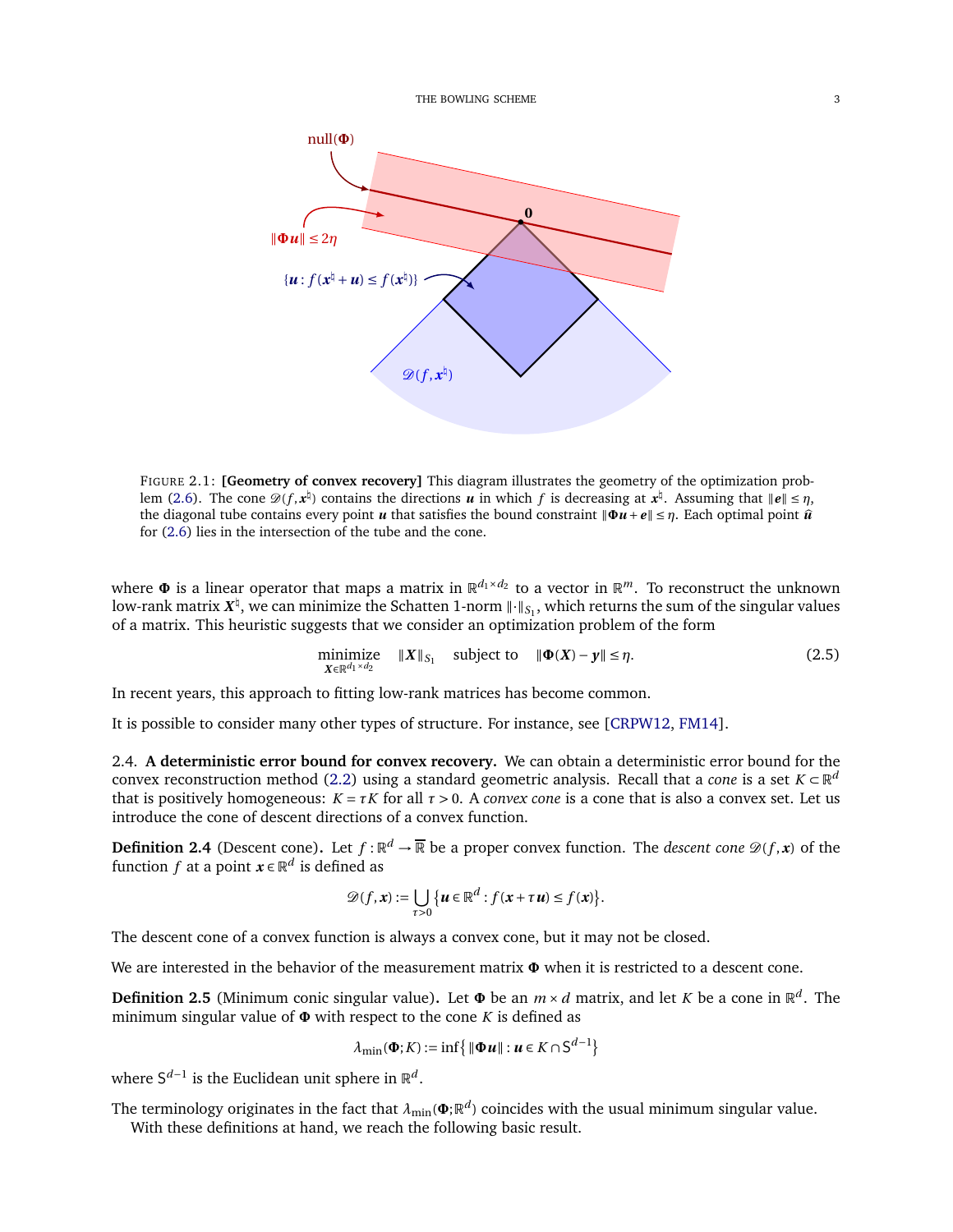<span id="page-3-2"></span>**Proposition 2.6** (A deterministic error bound for convex recovery). *Let*  $x^{\natural}$  *be a signal in*  $\mathbb{R}^d$ *, let*  $\Phi$  *be an*  $m \times d$ *measurement matrix, and let*  $y = \Phi x^{\frac{h}{2}} + e$  *be a vector of measurements in*  $\mathbb{R}^m$ . Assume that  $\|\mathbf{e}\| \leq \eta$ , and let  $\hat{\mathbf{x}}_{\eta}$  *be*  $\mathbf{e}_{\eta}$  *sure obtaining the systemation method* (3.3)  $\mathbb{R}^m$ . *any solution to the optimization problem* [\(2.2\)](#page-1-2)*. Then*

$$
\|\widehat{\mathbf{x}}_{\eta}-\mathbf{x}^{\natural}\|\leq \frac{2\eta}{\lambda_{\min}(\boldsymbol{\Phi};\,\mathscr{D}(f,\mathbf{x}^{\natural}))}.
$$

This statement is adapted from [\[CRPW12\]](#page-18-0). For completeness, we include the short proof.

*Proof.* It is natural to write the decision variable *x* in the convex program [\(2.2\)](#page-1-2) relative to the true unknown: *u* := *x* − *x*<sup> $‡$ </sup>. Using the expression [\(2.1\)](#page-1-1) for the measurement vector *y*, we obtain the equivalent problem

<span id="page-3-1"></span>
$$
\underset{\boldsymbol{u}\in\mathbb{R}^d}{\text{minimize}} \quad f(\boldsymbol{x}^\natural + \boldsymbol{u}) \quad \text{subject to} \quad \|\boldsymbol{\Phi}\boldsymbol{u} - \boldsymbol{e}\| \leq \eta. \tag{2.6}
$$

Owing to the bound  $\|\mathbf{e}\| \leq \eta$ , the point  $\mathbf{u} = \mathbf{0}$  is feasible for [\(2.6\)](#page-3-1). Therefore, each optimal point  $\hat{\mathbf{u}}$  verifies  $f(x^{\natural} + \widehat{u}) \le f(x^{\natural})$ . In summary, any optimal point of [\(2.6\)](#page-3-1) satisfies two conditions:

$$
\widehat{u} \in \mathscr{D}(f, x^{\natural})
$$
 and  $\|\Phi\widehat{u} - e\| \le \eta$ .

As a consequence, we simply need to determine how far we can travel in a descent direction before we violate the bound constraint. See Figure [2.1](#page-2-0) for an illustration of the geometry.

To complete the argument, assume that  $u$  is a nonzero point in  $\mathscr{D}(f, x^\natural)$  that is feasible for [\(2.6\)](#page-3-1). Then

$$
\lambda_{\min}(\Phi; \mathscr{D}(f, \mathbf{x}^{\natural})) \leq \frac{\|\Phi \mathbf{u}\|}{\|\mathbf{u}\|} \leq \frac{\|\Phi \mathbf{u} - \mathbf{e}\| + \|\mathbf{e}\|}{\|\mathbf{u}\|} \leq \frac{2\eta}{\|\mathbf{u}\|}.
$$

The first inequality follows from Definition [2.5](#page-2-1) of the conic singular value. The second relation is the triangle inequality. The last bound holds because *u* satisfies the constraint in [\(2.6\)](#page-3-1), and we have assumed that  $||e|| \le \eta$ .<br>Finally rearrange the display and rewrite *u* in terms of the original decision variable **x** Finally, rearrange the display, and rewrite *u* in terms of the original decision variable *x*.

Although Proposition [2.6](#page-3-2) is elegant, it can be difficult to apply because we must calculate the minimum conic singular value of a matrix **Φ** with respect to a descent cone. This challenge becomes less severe, however, when the matrix **Φ** is drawn at random.

### 3. A UNIVERSAL ERROR BOUND FOR GAUSSIAN MEASUREMENTS

<span id="page-3-0"></span>We will study the prospects for convex recovery when the sampling matrix **Φ** is chosen at random. This modeling assumption arises in signal processing applications where the matrix describes a data-acquisition system that can extract random measurements. This kind of model also appears in statistics and machine learning when each row of the matrix tabulates measured variables for an individual subject in an experiment.

3.1. **Standard Gaussian measurements.** In this section, we treat one of the simplest mathematical models for the *<sup>m</sup>* <sup>×</sup> *<sup>d</sup>* random measurement matrix **<sup>Φ</sup>**. We assume that each of the *<sup>m</sup>* rows of **<sup>Φ</sup>** is drawn independently from the standard Gaussian distribution NORMAL( $\mathbf{0}, \mathbf{I}_d$ ), where the covariance  $\mathbf{I}_d$  is the *d*-dimensional identity matrix. For this special case, we can obtain a sharp estimate for the minimum conic singular value  $\lambda_{\min}(\Phi; K)$  for any convex cone *K*.

3.2. **The conic Gaussian width.** The analysis of Gaussian sampling depends on a geometric summary parameter for cones.

**Definition 3.1** (Conic Gaussian width)**.** Let *<sup>K</sup>* <sup>⊂</sup> <sup>R</sup> *<sup>d</sup>* be a cone, not necessarily convex. The *conic Gaussian width*  $w(K)$  is defined as

$$
w(K) := \mathbb{E} \sup_{\mathbf{u} \in K \cap S^{d-1}} \langle \mathbf{g}, \mathbf{u} \rangle
$$

where  $\boldsymbol{g} \sim \text{NORMAL}(\boldsymbol{0}, \mathbf{I}_d)$  is a standard Gaussian vector in  $\mathbb{R}^d$ .

The Gaussian width plays a central role in asymptotic convex geometry [\[MS86,](#page-19-9) [Pis89,](#page-19-10) [LT91\]](#page-18-10). Most of the classical techniques for bounding widths are only accurate up to constant factors (or worse). In contrast, ideas from the contemporary signal processing literature frequently allow us to produce numerically sharp estimates for the Gaussian width of a cone. These techniques were developed in the papers [\[Sto09,](#page-19-2) [OH10,](#page-19-3) [CRPW12,](#page-18-0) [ALMT14,](#page-18-1) [FM14\]](#page-18-2). We will outline one of the methods in Section [4.](#page-5-0)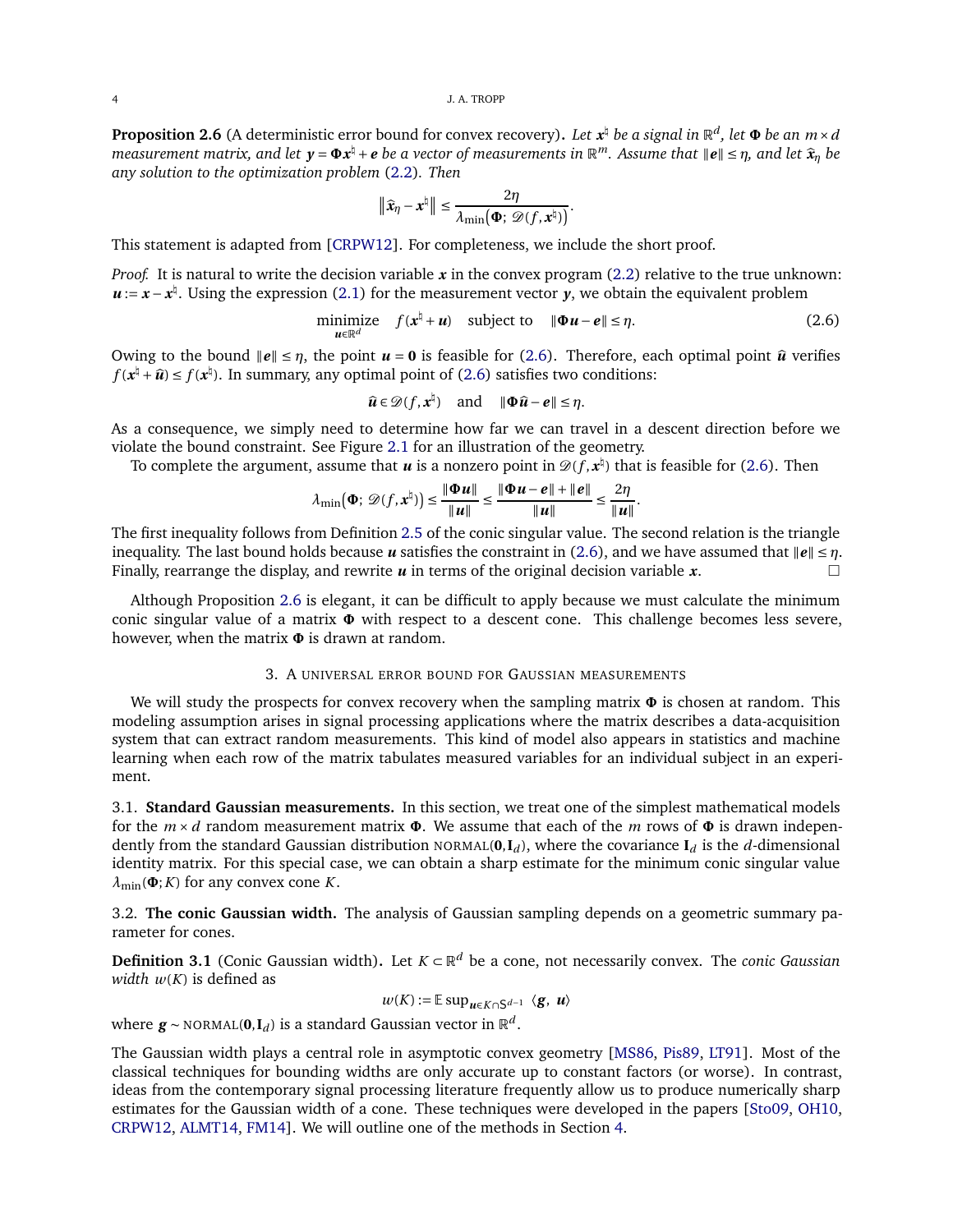**Remark 3.2** (Statistical dimension). The conic Gaussian width  $w(K)$  is a convenient functional because it arises from the probabilistic tools that we use. The theory of conic integral geometry, however, delivers a better summary parameter [\[ALMT14\]](#page-18-1). The *statistical dimension δ*(*K*) of a convex cone *K* can be defined as

$$
\delta(K) := \mathbb{E}\left[\left(\sup_{\boldsymbol{u}\in K\cap B^d} \langle \boldsymbol{g}, \boldsymbol{u}\rangle\right)^2\right],
$$

 $a^d$  is the Euclidean unit ball in  $\mathbb{R}^d$  and  $g$  ∼ <code>NORMAL(0,I</code><sub>*d*</sub>). The statistical dimension canonically extends the dimension of a subspace to the class of convex cones, and it satisfies many elegant identities [\[ALMT14,](#page-18-1) Prop. 3.1]. For some purposes, the two parameters are interchangeable because of the following comparison [\[ALMT14,](#page-18-1) Prop. 10.2]:

$$
w^2(K) \le \delta(K) \le w^2(K) + 1.
$$

As a consequence, we can interpret  $w^2(K)$  as a rough measure of the "dimension" of a cone.

3.3. **Conic singular values and conic Gaussian widths.** As it turns out, the conic Gaussian width  $w(K)$ controls the minimum conic singular value  $\lambda_{\min}(\Phi; K)$  when  $\Phi$  follows the standard normal distribution.

<span id="page-4-2"></span>**Proposition 3.3** (Minimum conic singular value of a Gaussian matrix)**.** *Let <sup>K</sup>* <sup>⊂</sup> <sup>R</sup> *<sup>d</sup> be a cone, not necessarily convex, and let* **<sup>Φ</sup>** *be an <sup>m</sup>* <sup>×</sup> *<sup>d</sup> matrix whose rows are independent vectors drawn from the standard Gaussian distribution* NORMAL(**0**,**I***<sup>d</sup>* )*. Then*

$$
\lambda_{\min}(\mathbf{\Phi}; K) \ge \sqrt{m-1} - w(K) - t
$$

*with probability at least* 1−e<sup>−*t*<sup>2</sup>/2</sup>.

In essence, this result dates to the work of Gordon [\[Gor85,](#page-18-11) [Gor88\]](#page-18-12). We have drawn the proof from the survey [\[DS01,](#page-18-13) Sec. 3.2] of Davidson & Szarek; see also [\[MPTJ07,](#page-19-0) [RV08,](#page-19-1) [Sto09,](#page-19-2) [CRPW12\]](#page-18-0). Note that the argument relies on special results for Gaussian processes that do not extend to other distributions.

*Proof sketch.* We can express the minimum conic singular value as

$$
\lambda_{\min}(\mathbf{\Phi}; K) = \inf_{\mathbf{u} \in K \cap \mathsf{S}^{d-1}} \sup_{\mathbf{v} \in \mathsf{S}^{m-1}} \langle \mathbf{v}, \mathbf{\Phi} \mathbf{u} \rangle
$$

It is a consequence of Gordon's comparison inequality [\[Gor85,](#page-18-11) Thm. 1.4] that

$$
\mathbb{E}\inf_{u\in K\cap S^{d-1}}\;\sup_{v\in S^{m-1}}\langle v,\,\Phi u\rangle\geq \mathbb{E}\sup_{v\in S^{m-1}}\langle g',\;v\rangle-\mathbb{E}\sup_{u\in K\cap S^{d-1}}\langle g,\;u\rangle=\mathbb{E}\,\|g'\|-\omega(K),
$$

where  $g' \sim \text{NORMAL}(0, I_m)$  and  $g \sim \text{NORMAL}(0, I_d)$ . It is well known that E∥ $g'∥ ≥ \sqrt{m-1}$ , and therefore

<span id="page-4-0"></span>
$$
\mathbb{E}\lambda_{\min}(\mathbf{\Phi}; K) \ge \sqrt{m-1} - w(K). \tag{3.1}
$$

To complete the argument, note that the map

$$
\lambda_{\min}(\cdot;K): A \mapsto \inf_{\boldsymbol{\mathcal{u}} \in K \cap S^{d-1}} \|\boldsymbol{A}\boldsymbol{u}\|
$$

is 1-Lipschitz with respect to the Frobenius norm. The usual Gaussian concentration inequality [\[BLM13,](#page-18-14) Sec. 5.4] implies that

<span id="page-4-1"></span>
$$
\mathbb{P}\left\{\lambda_{\min}(\mathbf{\Phi}; K) \le \mathbb{E}\lambda_{\min}(\mathbf{\Phi}; K) - t\right\} \le e^{-t^2/2}.\tag{3.2}
$$

Introduce the lower bound [\(3.1\)](#page-4-0) for the expectation of the minimum conic singular value into [\(3.2\)](#page-4-1) to reach the advertised result.

<span id="page-4-4"></span>**Remark 3.4** (Sharpness for convex cones)**.** It is a remarkable fact that the bound in Proposition [3.3](#page-4-2) is essentially sharp. For any cone *K*, we can reinterpret the statement as saying that

 $\lambda_{\min}(\Phi; K) > 0$  with high probability when  $m \geq w^2(K) + C w(K)$ .

(The letter *C* always denotes a positive absolute constant, but its value may change from place to place.) Conversely, for a convex cone *K*, it holds that

<span id="page-4-3"></span>
$$
\lambda_{\min}(\Phi; K) = 0 \quad \text{with high probability when} \quad m \le w^2(K) - Cw(K). \tag{3.3}
$$

The result [\(3.3\)](#page-4-3) follows from research of Amelunxen et al. [\[ALMT14,](#page-18-1) Thm. I and Prop. 10.2]. This claim can also be derived by supplementing the proof of Proposition [3.3](#page-4-2) with a short polarity argument. It is productive to interpret the pair of estimates in this remark as a *phase transition* for convex signal recovery; see [\[ALMT14\]](#page-18-1) for more information.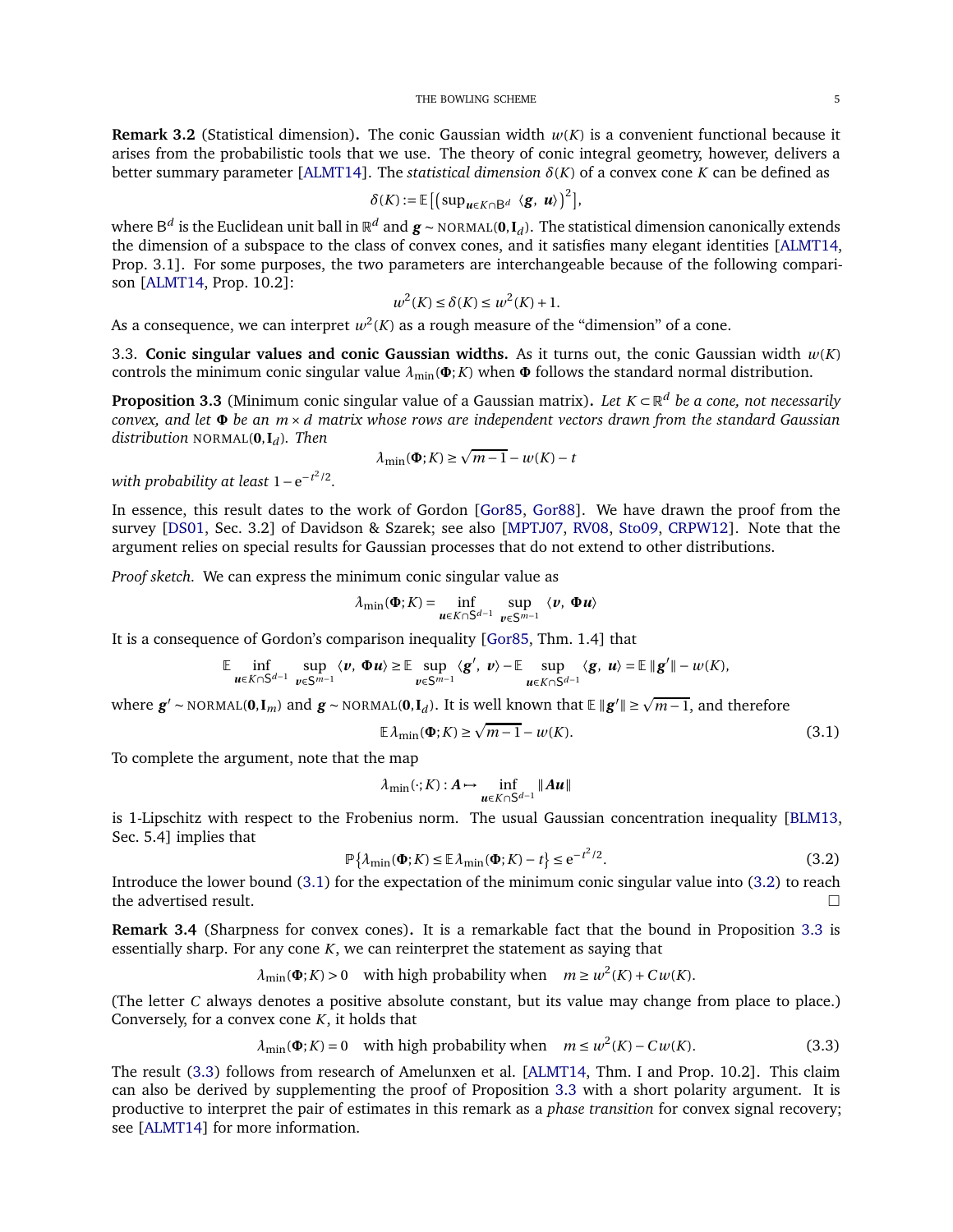3.4. **An error bound for Gaussian measurements.** Combining Proposition [2.6](#page-3-2) and Proposition [3.3,](#page-4-2) we obtain a general error bound for convex recovery from Gaussian measurements.

<span id="page-5-1"></span>**Corollary 3.5** (Signal recovery from Gaussian measurements). Let  $x^{\sharp}$  be a signal in  $\mathbb{R}^{d}$ . Let  $\Phi$  be an  $m \times d$  ma*trix whose rows are independent random vectors drawn from the standard Gaussian distribution* NORMAL(**0**,**I***<sup>d</sup>* )*, and let <sup>y</sup>* <sup>=</sup> **<sup>Φ</sup>***<sup>x</sup>* ♮+*<sup>e</sup> be a vector of measurements in* <sup>R</sup> *<sup>m</sup>. With probability at least* <sup>1</sup>−<sup>e</sup> −*t* 2 /2*, the following statement holds. Assume that*  $\|\mathbf{e}\| \leq \eta$ *, and let*  $\hat{\mathbf{x}}_{\eta}$  *be any solution to the optimization problem* [\(2.2\)](#page-1-2). Then

$$
\|\widehat{\mathbf{x}}_{\eta}-\mathbf{x}^{\natural}\| \leq \frac{2\eta}{\left[\sqrt{m-1}-w(\mathcal{D}(f,\mathbf{x}^{\natural})) - t\right]_{+}}.
$$

*The operation*  $[a]_+ := \max\{a, 0\}$  *returns the positive part of a number.* 

The overall argument that leads to this result was proposed by Rudelson & Vershynin [\[RV08,](#page-19-1) Sec. 4]; the statement here is adapted from [\[CRPW12\]](#page-18-0).

Corollary [3.5](#page-5-1) provides for stable recovery of the unknown  $x^{\dagger}$  when the number *m* of measurements satisfies

$$
m \geq w^2(\mathcal{D}(f, \mathbf{x}^{\natural})) + C w(\mathcal{D}(f, \mathbf{x}^{\natural})).
$$

In view of Remark [3.4,](#page-4-4) Corollary [3.5](#page-5-1) provides a refined estimate for the amount of information that suffices to identify a structured vector from Gaussian measurements via convex optimization.

**Remark 3.6** (The normal error model)**.** It is possible to improve the error bound in Corollary [3.5](#page-5-1) if we instate a Gaussian model for the error vector *e*. See the papers [\[OH13,](#page-19-4) [OTH13,](#page-19-5) [TOH14\]](#page-19-6) for an analysis of this case.

# 4. CONTROLLING THE WIDTH OF A DESCENT CONE VIA POLARITY

<span id="page-5-0"></span>As soon as we know the conic Gaussian width of the descent cone, Corollary [6.4](#page-12-0) yields error bounds for convex recovery of a structured signal from Gaussian measurements. To make use of this result, we need technology for calculating these widths. This section describes a mechanism, based on polarity, that leads to extremely accurate estimates. We can trace this method to the papers [\[Sto09,](#page-19-2) [OH10\]](#page-19-3), where it is couched in the language of duality for cone programs. The subsequent papers [\[CRPW12,](#page-18-0) [ALMT14\]](#page-18-1) rephrase these ideas in a more geometric fashion. It can be shown that the approach in this section gives sharp results for many natural examples; see [\[ALMT14,](#page-18-1) Thm. 4.3] or [\[FM14,](#page-18-2) Prop. 1]. Although polar bounds for widths are classic in asymptotic convex geometry [\[MS86,](#page-19-9) [Pis89,](#page-19-10) [LT91\]](#page-18-10), the refined arguments here are just a few years old.

4.1. **Polarity and weak duality for cones.** We begin with some classical facts about conic geometry.

**Fact 4.1** (Polarity). *Let K be a general cone in* ℝ<sup>d</sup>. *The <code>polar</code> cone K* $^{\circ}$  *is the closed convex cone* 

$$
K^{\circ} := \{ \mathbf{v} \in \mathbb{R}^d : \langle \mathbf{v}, \mathbf{x} \rangle \leq 0 \text{ for all } \mathbf{x} \in K \}.
$$

*It is easy to verify that*  $K \subset (K^{\circ})^{\circ}$ *.* 

Recall that the *distance* from a point  $\boldsymbol{x} \in \mathbb{R}^d$  to a set  $E \subset \mathbb{R}^d$  is defined by the relation

$$
\mathrm{dist}(x,E):=\inf_{\boldsymbol{\mathcal{u}}\in E}\|\boldsymbol{x}-\boldsymbol{\mathcal{u}}\|.
$$

With these definitions, we reach the following weak duality result.

<span id="page-5-2"></span>**Proposition 4.2** (Weak duality for cones). Let *K* be a general cone in  $\mathbb{R}^d$ . For  $\mathbf{x} \in \mathbb{R}^d$ ,

$$
\sup_{\boldsymbol{u}\in K\cap S^{d-1}}\langle \boldsymbol{x},\,\boldsymbol{u}\rangle\leq \text{dist}(\boldsymbol{x},K^{\circ}).
$$

*Proof.* The argument is based on a simple duality trick. First, write

$$
\text{dist}(\boldsymbol{x}, K^{\circ}) = \inf_{\boldsymbol{v} \in K^{\circ}} \|\boldsymbol{x} - \boldsymbol{v}\| = \inf_{\boldsymbol{v} \in K^{\circ}} \sup_{\boldsymbol{u} \in S^{d-1}} \langle \boldsymbol{x} - \boldsymbol{v}, \boldsymbol{u} \rangle.
$$

Apply the inf–sup inequality:

dist
$$
(x, K^{\circ}) \ge \sup_{u \in S^{d-1}} \inf_{v \in K^{\circ}} \langle x - v, u \rangle = \sup_{u \in S^{d-1}} [\langle x, u \rangle - \sup_{v \in K^{\circ}} \langle v, u \rangle].
$$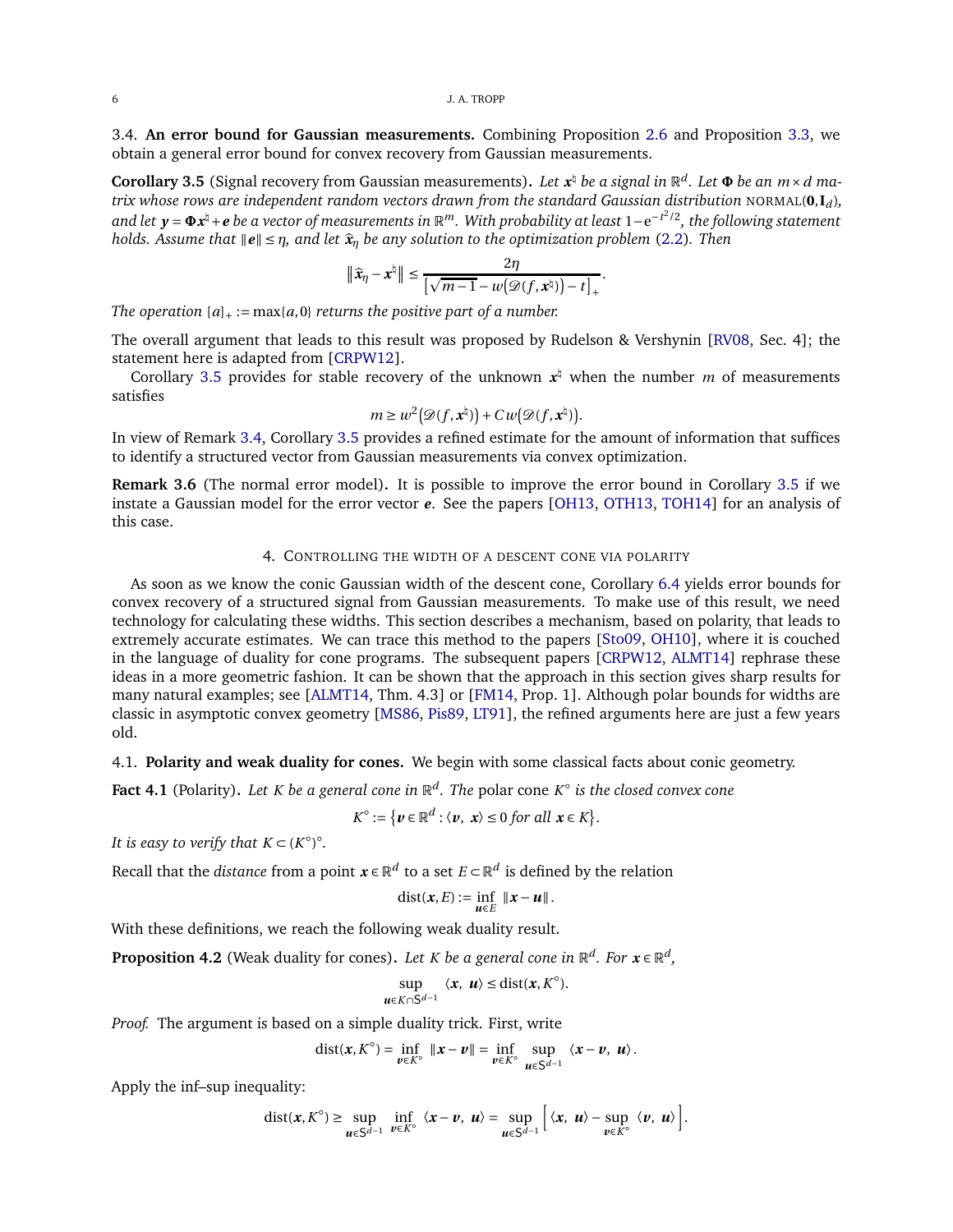By definition of polarity, the inner supremum takes the value + $\infty$  unless  $\boldsymbol{\mathit{u}}\in$  (*K*°)°. We determine that

$$
\text{dist}(\boldsymbol{x}, K^{\circ}) \geq \sup_{\boldsymbol{u} \in (K^{\circ})^{\circ} \cap S^{d-1}} \langle \boldsymbol{x}, \, \boldsymbol{u} \rangle \geq \sup_{\boldsymbol{u} \in K \cap S^{d-1}} \langle \boldsymbol{x}, \, \boldsymbol{u} \rangle.
$$

The last inequality holds because  $K \subset (K^{\circ})^{\circ}$ 

**Remark 4.3** (Strong duality for cones)**.** If *K* is a convex cone and we replace the sphere with a ball, then we have strong duality instead:

$$
\sup_{\boldsymbol{u}\in K\cap B^d}\langle\boldsymbol{x},\,\boldsymbol{u}\rangle=\text{dist}(\boldsymbol{x},K^\circ).
$$

The proof uses Sion's minimax theorem [\[Sio58\]](#page-19-11) and the bipolar theorem [\[Roc70,](#page-19-8) Thm. 14.1].

4.2. **The conic Gaussian width of a descent cone.** We can use Proposition [4.2](#page-5-2) to obtain an effective bound for the width of a descent cone. This approach is based on a classical polarity correspondence [\[Roc70,](#page-19-8) Thm. 23.7].

<span id="page-6-0"></span>**Fact 4.4** (Polarity for descent cones). The subdifferential of a proper convex function  $f : \mathbb{R}^d \to \overline{\mathbb{R}}$  at a point  $\boldsymbol{x} \in \mathbb{R}^d$  is the closed convex set

$$
\partial f(\mathbf{x}) := \{ \mathbf{v} \in \mathbb{R}^d : f(\mathbf{y}) \ge f(\mathbf{x}) + \langle \mathbf{v}, \mathbf{y} - \mathbf{x} \rangle \text{ for all } \mathbf{y} \in \mathbb{R}^d \}.
$$

*Assume that the subdifferential ∂f* (*x*) *is nonempty and does not contain the origin. Then*

<span id="page-6-3"></span>
$$
\mathcal{D}(f, \mathbf{x})^{\circ} = \overline{\text{cone}}(\partial f(\mathbf{x})) := \text{closure}\left(\bigcup_{\tau \ge 0} \tau \cdot \partial f(\mathbf{x})\right). \tag{4.1}
$$

Combining Proposition [4.2](#page-5-2) and Fact [4.4,](#page-6-0) we reach a bound for the conic Gaussian width of a descent cone.

<span id="page-6-1"></span>**Proposition 4.5** (The width of a descent cone). Let  $f : \mathbb{R}^d \to \overline{\mathbb{R}}$  be a proper convex function, and fix a point *<sup>x</sup>* <sup>∈</sup> <sup>R</sup> *d . Assume that the subdifferential ∂f* (*x*) *is nonempty and does not contain the origin. Then*

$$
w^{2}(\mathscr{D}(f, \mathbf{x})) \leq \mathbb{E} \inf_{\tau \geq 0} \mathrm{dist}^{2}(\mathbf{g}, \ \tau \cdot \partial f(\mathbf{x}))
$$

Several specific instances of Proposition [4.5](#page-6-1) appear in [\[CRPW12,](#page-18-0) App. C], while the general statement here is adapted from [\[ALMT14,](#page-18-1) Sec. 4.1]. Sections [4.3](#page-6-2) and [4.4](#page-7-0) exhibit how Proposition [4.5](#page-6-1) works.

*Proof.* Proposition [4.2](#page-5-2) implies that

$$
w(\mathscr{D}(f,\mathbf{x})) = \mathbb{E}\sup_{\mathbf{u}\in\mathscr{D}(f,\mathbf{x})\cap\mathsf{S}^{d-1}}\langle \mathbf{g},\mathbf{u}\rangle \leq \mathbb{E}\operatorname{dist}(\mathbf{g},\mathscr{D}(f,\mathbf{x})^{\circ}).
$$

The expression [\(4.1\)](#page-6-3) for the polar of a descent cone implies that

$$
w(\mathscr{D}(f, \mathbf{x})) \leq \mathbb{E} \operatorname{dist} \left( \mathbf{g}, \operatorname{closure} \left( \bigcup_{\tau \geq 0} \tau \cdot \partial f(\mathbf{x}) \right) \right) = \mathbb{E} \inf_{\tau \geq 0} \operatorname{dist} \left( \mathbf{g}, \ \tau \cdot \partial f(\mathbf{x}) \right).
$$

Indeed, the distance to a set is the same as the distance to its closure, and the distance to a union is the infimal distance to one of its members. Square the latter display, and apply Jensen's inequality to complete the argument.

<span id="page-6-2"></span>4.3. **Example: Sparse vectors.** Suppose that  $x^{\nmid}$  is a vector in  $\mathbb{R}^d$  with *s* nonzero entries. Let  $\Phi$  be an  $m \times d$  matrix whose rows are independent random vectors distributed as NORMAL(0, $I_d$ ), and suppose that we acquire a vector  $y = \Phi x^{\frac{1}{2}} + e$  consisting of *m* noisy measurements. We can solve the  $\ell_1$ -minimization problem [\(2.3\)](#page-1-3) in an attempt to reconstruct  $x^{\natural}$ .

How many measurements are sufficient to ensure that this approach succeeds? We will demonstrate that

<span id="page-6-4"></span>
$$
w^2\big(\mathscr{D}(\lVert \cdot \rVert_{\ell_1}, \mathbf{x}^{\dagger})\big) \le 2s\log(d/s) + 2s. \tag{4.2}
$$

Therefore, Corollary [3.5](#page-5-1) implies that  $m\!gtrsim\!2s\log(d/s)$  measurements are enough for us to recover  $\pmb{x}^{\natural}$  approximately. When  $s \ll d$ , the first term in [\(4.2\)](#page-6-4) is numerically sharp because of [\[FM14,](#page-18-2) Prop. 1].

. В последните поставите на селото на селото на селото на селото на селото на селото на селото на селото на се<br>Селото на селото на селото на селото на селото на селото на селото на селото на селото на селото на селото на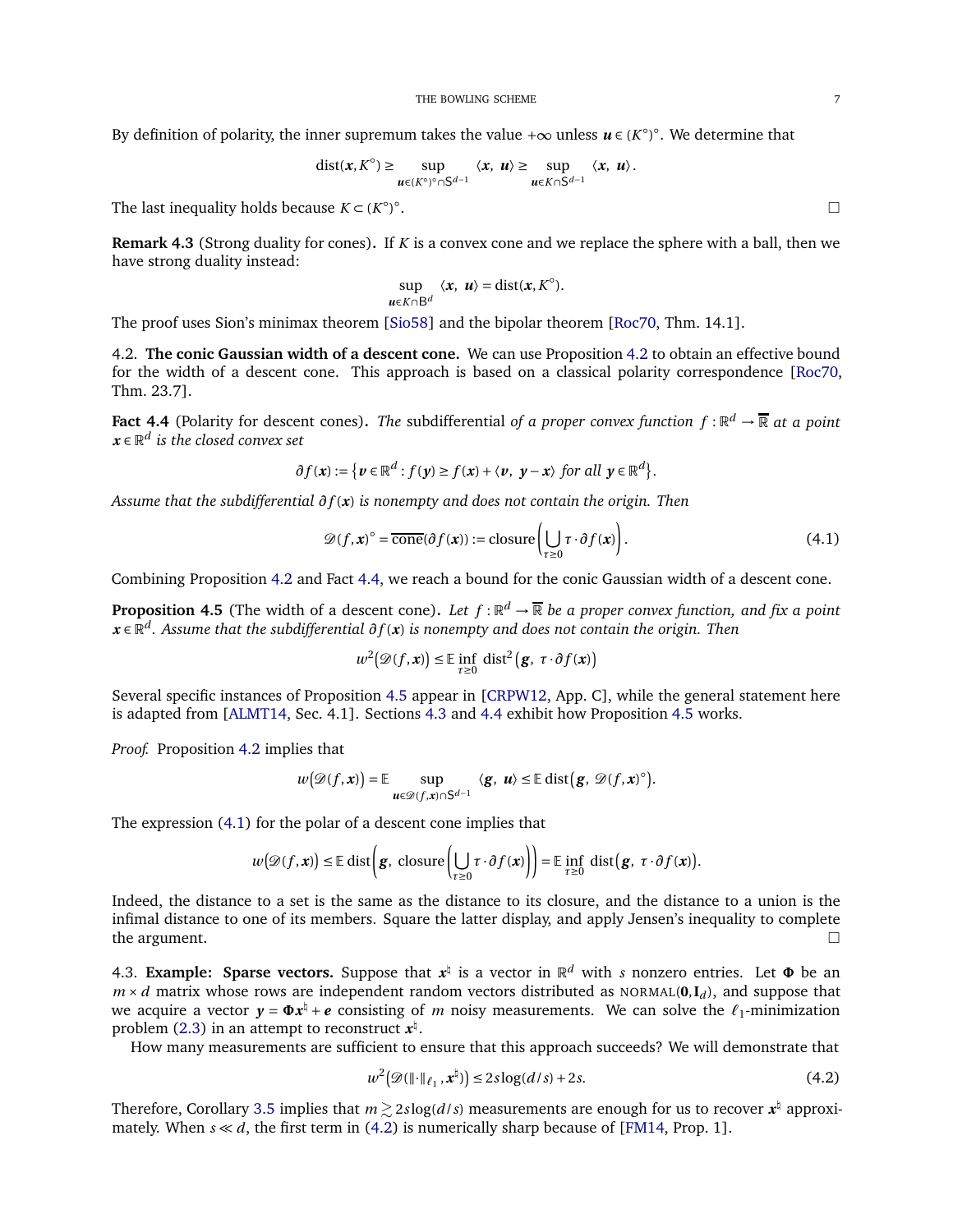4.3.1. *The width calculation.* Let us establish the width bound [\(4.2\)](#page-6-4). This analysis is adapted from [\[CRPW12,](#page-18-0) App. C] and [\[ALMT14,](#page-18-1) App. D.2]; see also [\[FM14,](#page-18-2) App. B]. The result [ALMT14, Prop. 4.5] contains a more complicated formula for the width that is sharp for all choices of the sparsity *s*.

When estimating widths, a useful strategy is to change coordinates so that the calculations are more transparent. The  $\ell_1$  norm is invariant under signed permutation, so

$$
\mathscr{D}(\|\cdot\|_{\ell_1}, \mathbf{x}^{\natural}) = \mathbf{P}\mathscr{D}(\|\cdot\|_{\ell_1}, \mathbf{P}\mathbf{x}^{\natural}) \quad \text{where } \mathbf{P} \text{ is a signed permutation.}
$$

The distribution of a standard Gaussian random variable is invariant under signed permutation, so the conic Gaussian width has the same invariance. Therefore,

$$
w(\mathscr{D}(\Vert \cdot \Vert_{\ell_1}, \mathbf{x}^{\natural})) = w(\mathbf{P}\mathscr{D}(\Vert \cdot \Vert_{\ell_1}, \mathbf{P}\mathbf{x}^{\natural})) = w(\mathscr{D}(\Vert \cdot \Vert_{\ell_1}, \mathbf{P}\mathbf{x}^{\natural})).
$$

We will use this type of transformation several times without detailed justification.

As a consequence of the argument in the last paragraph, we may assume that  $x^\natural$  takes the form

$$
\boldsymbol{x}^{\natural} = (x_1, \ldots, x_s, 0, \ldots, 0)^{\mathsf{t}} \in \mathbb{R}^d \quad \text{where} \quad x_1 \geq \cdots \geq x_s > 0.
$$

Proposition [4.5](#page-6-1) ensures that

<span id="page-7-1"></span>
$$
w^{2}(\mathscr{D}(\|\cdot\|_{\ell_{1}}, \mathbf{x}^{\natural})) \leq \mathbb{E} \operatorname{dist}^{2}(\mathbf{g}, \tau \cdot \partial \|\mathbf{x}^{\natural}\|_{\ell_{1}}) \quad \text{for each } \tau \geq 0
$$
 (4.3)

where  $g \sim \text{NORMAL}(0, I_d)$ . The subdifferential of the  $\ell_1$  norm at  $x^{\natural}$  satisfies

$$
\partial \|x^{\natural}\|_{\ell_1} = \left\{ \begin{bmatrix} \mathbf{1}_s \\ \mathbf{y} \end{bmatrix} \in \mathbb{R}^d : \|\mathbf{y}\|_{\ell_\infty} \leq 1 \right\} \quad \text{where} \quad \mathbf{1}_s := (1, \dots, 1)^{\mathsf{t}} \in \mathbb{R}^s.
$$

Therefore,

<span id="page-7-2"></span>
$$
\mathbb{E} \operatorname{dist}^{2}(\mathbf{g}, \ \tau \cdot \partial \, \|\mathbf{x}^{\natural}\|_{\ell_{1}}) = \sum_{j=1}^{s} \mathbb{E} \big(g_{j} - \tau \big)^{2} + \sum_{j=s+1}^{d} \mathbb{E} \big[|g_{j}| - \tau \big]_{+}^{2}.
$$
 (4.4)

As usual,  $[a]_+ := \max\{a, 0\}$ . For  $1 \le j \le s$ , a direct calculation gives

<span id="page-7-3"></span>
$$
\mathbb{E}(g_j - \tau)^2 = 1 + \tau^2.
$$
 (4.5)

For  $s < j \le d$ , we apply a familiar tail bound for the standard normal variable to obtain

<span id="page-7-4"></span>
$$
\mathbb{E}\left[|g_j| - \tau\right]_+^2 = \int_\tau^\infty (a - \tau)^2 \mathbb{P}\left\{|g_j| \ge a\right\} \mathrm{d}a \le \int_\tau^\infty a^2 \left(\sqrt{\frac{2}{\pi}} a^{-1} e^{-a^2/2}\right) \mathrm{d}a < e^{-\tau^2/2}.\tag{4.6}
$$

Combine [\(4.3\)](#page-7-1), [\(4.4\)](#page-7-2), [\(4.5\)](#page-7-3), and [\(4.6\)](#page-7-4) to obtain

$$
w^2(\mathscr{D}(\|\cdot\|_{\ell_1}, \boldsymbol{x}^{\natural})) \leq \mathbb{E} \operatorname{dist}^2(\boldsymbol{g}, \ \tau \cdot \partial \|\boldsymbol{x}^{\natural}\|_1) = s \cdot (1+\tau^2) + (d-s) \cdot e^{-\tau^2/2}.
$$

Choose  $\tau^2 = 2\log(d/s)$  and simplify to reach [\(4.2\)](#page-6-4).

<span id="page-7-0"></span>4.4. **Example:** Low-rank matrices. Let  $X^{\natural}$  be a matrix in  $\mathbb{R}^{d_1 \times d_2}$  with rank *r*. Let  $\Phi : \mathbb{R}^{d_1 \times d_2} \to \mathbb{R}^m$  be a linear operator whose matrix has independent standard Gaussian entries. Suppose we acquire *m* noisy measurements of the form  $y = \Phi(X^{\dagger}) + e$ . We can solve the *S*<sub>1</sub>-minimization problem [\(2.5\)](#page-2-2) to reconstruct  $X^{\dagger}$ .

How many measurements are enough to guarantee that this approach works? We will prove that

<span id="page-7-5"></span>
$$
w^{2}(\mathscr{D}(\|\cdot\|_{S_{1}}, \mathbf{X}^{\natural})) \leq 3r \cdot (d_{1} + d_{2} - r). \tag{4.7}
$$

As a consequence, Corollary [3.5](#page-5-1) implies that  $m \gtrsim 3r \cdot (d_1 + d_2 - r)$  measurements allow us to identify  $X^{\natural}$ approximately.

4.4.1. *The width calculation.* Let us establish the width bound [\(4.7\)](#page-7-5). This analysis is adapted from [\[CRPW12,](#page-18-0) App. C] and [\[ALMT14,](#page-18-1) App. D.3]; see also [\[FM14,](#page-18-2) App. E]. The result [\[ALMT14,](#page-18-1) Prop. 4.6] contains a more complicated formula for the width that is sharp whenever the rank  $r$  is proportional to the dimension  $min{d_1, d_2}$ .

The Schatten 1-norm is unitarily invariant, so we may also select a coordinate system where

$$
X^{\natural} = \begin{bmatrix} \Sigma & 0 \\ 0 & 0 \end{bmatrix} \quad \text{where} \quad \Sigma = \text{diag}(\sigma_1, \dots, \sigma_r) \quad \text{and} \quad \sigma_j > 0 \text{ for } j = 1, \dots, r.
$$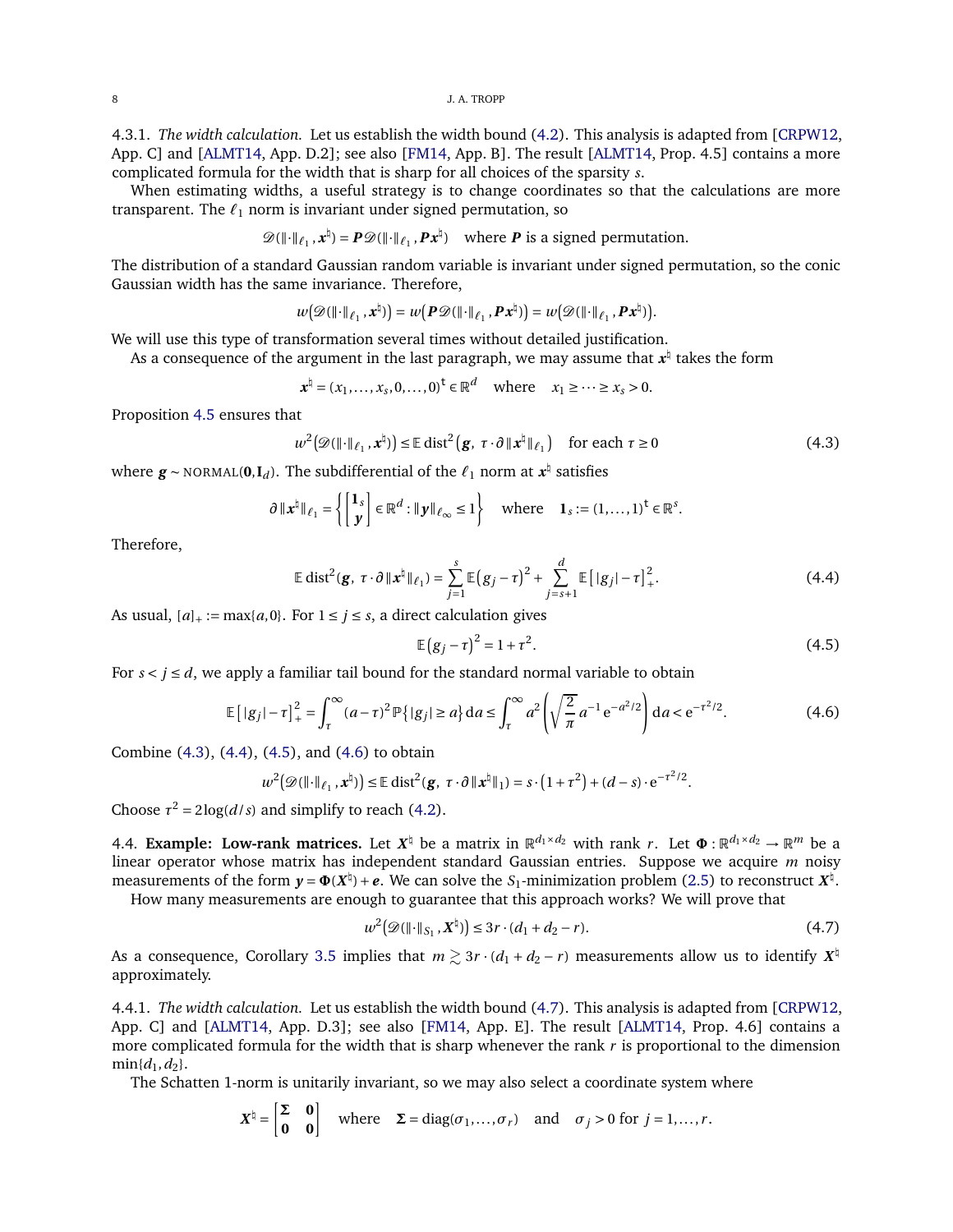Let *G* be a  $d_1 \times d_2$  matrix with independent standard normal entries, partitioned as

$$
\mathbf{G} = \begin{bmatrix} \mathbf{G}_{11} & \mathbf{G}_{12} \\ \mathbf{G}_{21} & \mathbf{G}_{22} \end{bmatrix} \quad \text{where} \quad \mathbf{G}_{11} \text{ is } r \times r \quad \text{and} \quad \mathbf{G}_{22} \text{ is } (d_1 - r) \times (d_2 - r).
$$

Define a random parameter  $\tau = ||G_{22}||$ , where  $||\cdot||$  denotes the spectral norm. Proposition [4.5](#page-6-1) ensures that

<span id="page-8-5"></span>
$$
w^{2}(\mathscr{D}(\|\cdot\|_{S_{1}}, X^{\natural})) \leq \mathbb{E} \operatorname{dist}_{\mathbb{F}}^{2}(\mathbf{G}, \tau \cdot \partial \|X^{\natural}\|_{S_{1}}). \tag{4.8}
$$

Note that we must calculate distance with respect to the Frobenius norm  $\lVert \cdot \rVert_F$ . According to [\[Wat92,](#page-19-12) Ex. 2], the subdifferential of the Schatten 1-norm takes the form

$$
\partial \|X^{\natural}\|_{S_1} = \left\{ \begin{bmatrix} \mathbf{I}_r & \mathbf{0} \\ \mathbf{0} & Y \end{bmatrix} \in \mathbb{R}^{d_1 \times d_2} : \|Y\| \le 1 \right\} \quad \text{where} \quad \mathbf{I}_r \text{ is the } r \times r \text{ identity matrix.}
$$

We may calculate that

$$
\mathbb{E} \operatorname{dist}_{F}^{2}\left(G, \tau \cdot \|X^{\dagger}\|_{S_{1}}\right) = \mathbb{E} \left\|G_{11} - \tau \cdot I_{r}\right\|_{F}^{2} + \mathbb{E} \left\|G_{12}\right\|_{F}^{2} + \mathbb{E} \left\|G_{21}\right\|_{F}^{2} + \mathbb{E} \inf_{\|Y\| \leq 1} \left\|G_{22} - \tau \cdot Y\right\|_{F}^{2}.
$$
 (4.9)

Our selection of  $\tau$  ensures that the last term on the right-hand side of [\(4.9\)](#page-8-1) vanishes. By direct calculation,

<span id="page-8-3"></span>
$$
\mathbb{E} \|G_{12}\|_{\mathrm{F}}^2 + \mathbb{E} \|G_{21}\|_{\mathrm{F}}^2 = r \cdot (d_1 + d_2 - 2r). \tag{4.10}
$$

To bound the first term on right-hand side of [\(4.9\)](#page-8-1), observe that

<span id="page-8-2"></span><span id="page-8-1"></span>
$$
\mathbb{E} \|\mathbf{G}_{11} - \tau \cdot \mathbf{I}_r\|_{\mathrm{F}}^2 = r^2 + r \cdot \mathbb{E} \tau^2
$$
\n(4.11)

because the random variable  $\tau$  is independent from  $G_{11}$ . We need to compute  $E\tau^2 = E ||G_{22}||_F^2$ . A short argument [\[DS01,](#page-18-13) Sec. 2.3] based on the Slepian comparison inequality shows that

$$
\mathbb{E} \|G_{22}\| \le \sqrt{d_1 - r} + \sqrt{d_2 - r} \le \sqrt{2(d_1 + d_2 - 2r)}.
$$

The spectral norm is 1-Lipschitz, so the Gaussian Poincaré inequality [\[BLM13,](#page-18-14) Thm. 3.20] implies

$$
\mathbb{E} \|\boldsymbol{G}_{22}\|^2 - \left(\mathbb{E} \|\boldsymbol{G}_{22}\| \right)^2 = \text{Var} \left( \|\boldsymbol{G}_{22}\| \right) \leq 1.
$$

Combining the last two displays,

<span id="page-8-4"></span>
$$
\mathbb{E}\tau^2 = \mathbb{E}\|\mathbf{G}_{22}\|^2 \le \left(\mathbb{E}\|\mathbf{G}_{22}\|\right)^2 + 1 \le 2(d_1 + d_2 - 2r) + 1.
$$
 (4.12)

Finally, we incorporate  $(4.9)$ ,  $(4.11)$ ,  $(4.10)$ , and  $(4.12)$  into the width bound  $(4.8)$  to reach

$$
w^2(\mathcal{D}(\|\cdot\|_{S_1}, \mathbf{X}^{\natural})) \leq 3r \cdot (d_1 + d_2 - 2r) + r^2 + r.
$$

<span id="page-8-0"></span>Simplify this expression to obtain the result [\(4.7\)](#page-7-5).

# 5. MENDELSON'S SMALL BALL METHOD

In Sections [2](#page-1-0)[–4,](#page-5-0) we analyzed a convex programming method for recovering structured signals from standard Gaussian measurements. The main result, Corollary [3.5,](#page-5-1) is appealing because it applies to any convex complexity measure *f*. Proposition [4.5](#page-6-1) allows us to instantiate this result because it provides a mechanism for controlling the Gaussian width of a descent cone. On the other hand, this approach only works when the sampling matrix **Φ** follows the standard Gaussian distribution.

For other sampling models, researchers use a variety of ad hoc techniques to study the recovery problem. It is common to see a separate and intricate argument for each new complexity measure *f* and each new distribution for **Φ**. It is natural to wonder whether there is a single approach that can address a broad class of complexity measures and sampling matrices.

The primary goal of this chapter is to analyze convex signal reconstruction with more general random measurements. Our argument is based on Mendelson's *Small Ball Method*, a powerful strategy for establishing a lower bound on a nonnegative empirical process [\[KM13,](#page-18-4) [Men13,](#page-18-5) [Men14a,](#page-18-6) [LM14,](#page-18-7) [Men14b\]](#page-19-7). This section contains an overview of Mendelson's Small Ball Method. Section [6](#page-11-0) uses this technique to study subgaussian measurement models. In Section [7,](#page-13-0) we extend these ideas to a larger class of sampling distributions. In Section [8,](#page-15-0) we conclude with an application to the problem of phase retrieval.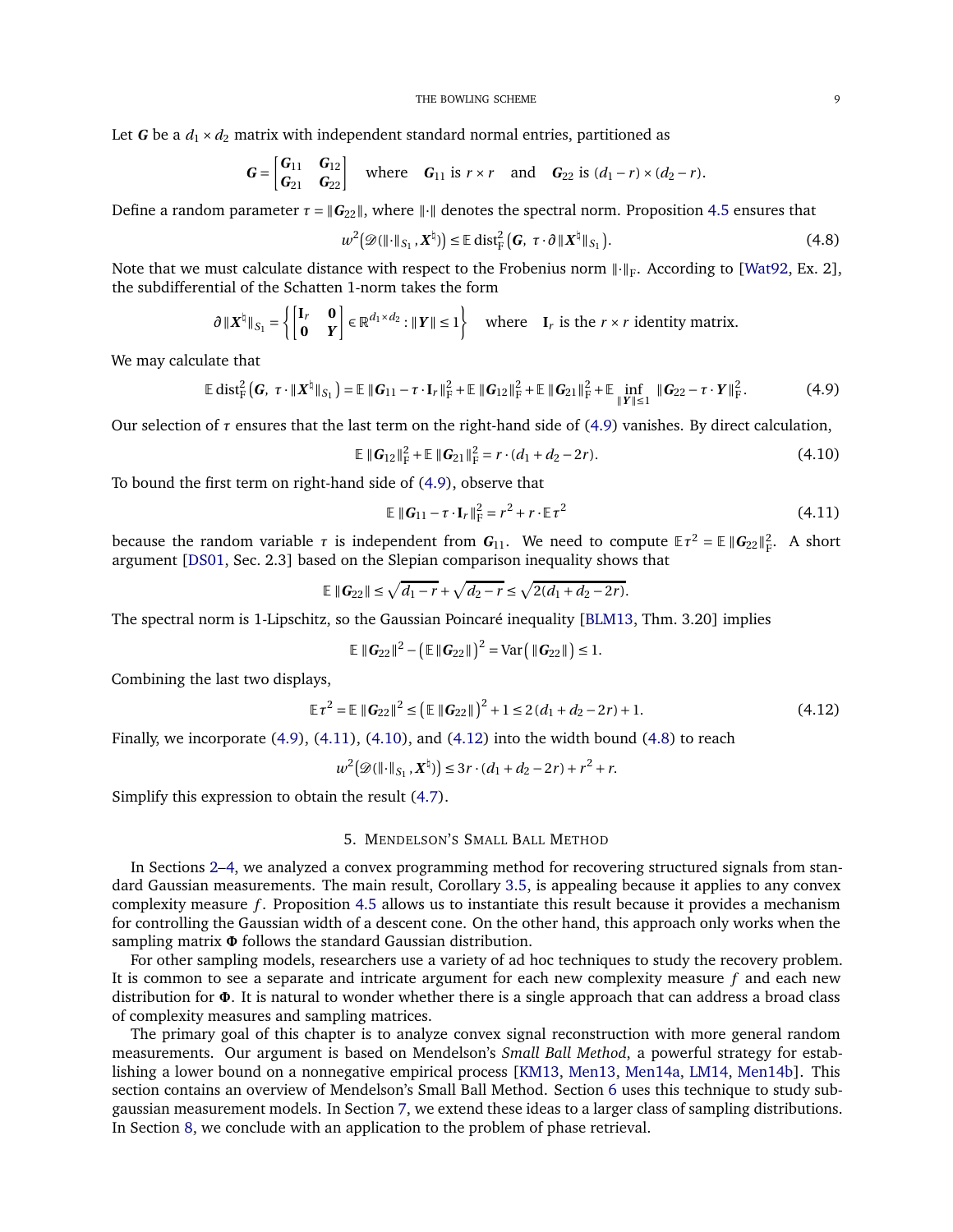5.1. **The minimum conic singular value as a nonnegative empirical process.** Suppose that  $\varphi$  is a random vector on  $\mathbb{R}^d$ , and draw independent copies  $\bm{\varphi}_1,\ldots,\bm{\varphi}_m$  of the random vector  $\bm{\varphi}.$  Form an  $m\times d$  sampling matrix **Φ** whose rows are these random vectors:

<span id="page-9-1"></span>
$$
\Phi = \left[ \begin{array}{c} \boldsymbol{\varphi}_1^{\mathrm{t}} \\ \vdots \\ \boldsymbol{\varphi}_m^{\mathrm{t}} \end{array} \right]. \tag{5.1}
$$

Fix a cone *K* ∈  $\mathbb{R}^d$ , not necessarily convex, and define the set *E* := *K*∩S<sup>*d*−1</sup>. Then we can express the minimum conic singular value  $\lambda_{\min}(\Phi; K)$  of the sampling matrix as a nonnegative empirical process:

<span id="page-9-0"></span>
$$
\lambda_{\min}(\mathbf{\Phi}; K) = \inf_{\mathbf{u} \in E} \left( \sum_{i=1}^{m} |\langle \mathbf{\boldsymbol{\varphi}}_i, \mathbf{u} \rangle|^2 \right)^{1/2}.
$$
 (5.2)

When the sampling matrix is Gaussian, we can use Gordon's theorem [\[Gor85,](#page-18-11) Thm. 1.4] to obtain a lower bound for the expression [\(5.2\)](#page-9-0), as in Proposition [3.3.](#page-4-2) The challenge is to find an alternative method for producing a lower bound in a more general setting.

5.2. **A lower bound for nonnegative empirical processes.** The main technical component in Mendelson's Small Ball Method is a remarkable estimate that was developed in the paper [\[Men14a\]](#page-18-6). This result delivers an effective lower bound for a nonnegative empirical process.

<span id="page-9-2"></span>**Proposition 5.1** (Lower bound for a nonnegative empirical process [\[Men14a,](#page-18-6) Thm. 5.4]). *Fix a set*  $E \subset \mathbb{R}^d$ . Let  $\bm{\varphi}$  be a random vector on  $\mathbb{R}^d$ , and let  $\bm{\varphi}_1,\ldots,\bm{\varphi}_m$  be independent copies of  $\bm{\varphi}$ . Define the  $m\times d$  matrix  $\bm{\Phi}$  as *in* [\(5.1\)](#page-9-1)*. Introduce the marginal tail function*

$$
Q_\xi(E;\pmb{\varphi}) := \inf_{\pmb{u}\in E} \mathbb{P}\big\{|\langle \pmb{\varphi},\ \pmb{u}\rangle| \geq \xi\big\} \quad \textit{where $\xi\geq 0$.}
$$

*Let <sup>ε</sup>*1,... ,*ε<sup>m</sup> be independent Rademacher random variables,*<sup>2</sup> *independent from everything else, and define the mean empirical width of the set:*

<span id="page-9-3"></span>
$$
W_m(E; \boldsymbol{\varphi}) := \mathbb{E} \sup_{\boldsymbol{\mu} \in E} \langle \boldsymbol{h}, \boldsymbol{\mu} \rangle \quad \text{where} \quad \boldsymbol{h} := \frac{1}{\sqrt{m}} \sum_{i=1}^m \varepsilon_i \boldsymbol{\varphi}_i. \tag{5.3}
$$

*Then, for any ξ* > 0 *and t* > 0*,*

$$
\inf_{\boldsymbol{u}\in E}\left(\sum_{i=1}^m|\langle\boldsymbol{\varphi}_i,\,\boldsymbol{u}\rangle|^2\right)^{1/2}\geq \xi\sqrt{m}Q_{2\xi}(E;\boldsymbol{\varphi})-2W_m(E;\boldsymbol{\varphi})-\xi\,t
$$

*with probability at least* 1−e<sup>−*t<sup>2</sup>*/2</sup>.

The proof appears below in Section [5.5.](#page-10-0) In the sequel, we usually lighten our notation for *Q<sup>ξ</sup>* and *W<sup>m</sup>* by suppressing the dependence on *ϕ*.

Before we continue, it may be helpful to remark on this result. The marginal tail function *Qξ*(*E*) reflects the probability that the random variable  $|\langle \varphi, u \rangle|$  is close to zero for any fixed vector  $u \in E$ . When  $Q_{\xi}(E)$ is bounded away from zero for some *ξ*, the nonnegative empirical process is likely to be large. Koltchinskii & Mendelson [\[KM13\]](#page-18-4) point out that the marginal tail function reflects the absolute continuity of the distribution of  $\boldsymbol{\varphi}$ , so  $Q_{\xi}$  may be quite small when  $\boldsymbol{\varphi}$  is "spiky."

The mean empirical width  $W_m(E)$  is a distribution-dependent measure of the size of the set *E*. When  $\varphi$ follows a standard Gaussian distribution,  $W_m(E)$  reduces to the usual Gaussian width  $W(E) := \mathbb{E} \sup_{u \in E} \langle g, u \rangle$ . As the number *m* tends to infinity, the distribution of the random vector *h* converges in distribution to a centered Gaussian variable with covariance  $\mathbb{E}[\varphi \varphi^*]$ . Therefore,  $W_m(E) \to W(E)$  when  $\varphi$  is centered and isotropic.

5.3. **Mendelson's Small Ball Method.** Proposition [5.1](#page-9-2) shows that we can obtain a lower bound for [\(5.2\)](#page-9-0) by performing two simpler estimates. To achieve this goal, Mendelson has developed a general strategy, which consists of three steps:

<sup>&</sup>lt;sup>2</sup>A *Rademacher* random variable takes the two values ±1 with equal probability.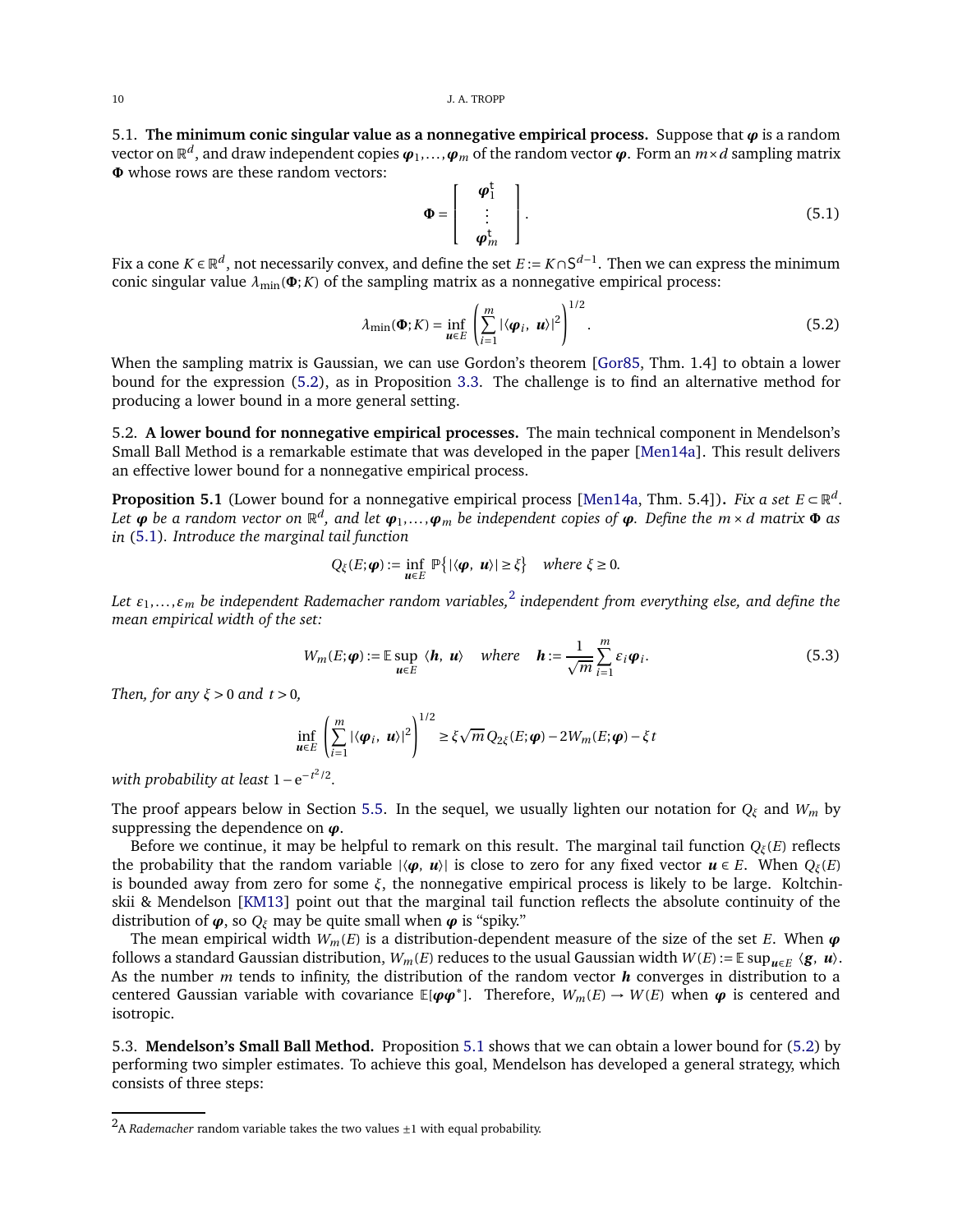# **MENDELSON'S SMALL BALL METHOD**

- (1) Apply Proposition [5.1](#page-9-2) to bound the minimum conic singular value  $\lambda_{\min}(\Phi; K)$  below in terms of the marginal tail function  $Q_{2\xi}(E;\boldsymbol{\varphi})$  and the mean empirical width  $W_m(E;\boldsymbol{\varphi})$ . The index set  $E := K \cap S^{d-1}$ .
- (2) Bound the marginal tail function *Q*2*ξ*(*E*;*ϕ*) below using a Paley–Zygmund inequality.
- (3) Bound the mean empirical width  $W_m(E; \boldsymbol{\varphi})$  above by imitating techniques for controlling the Gaussian width of *E*.

This presentation is distilled from the corpus [\[KM13,](#page-18-4) [Men13,](#page-18-5) [Men14a,](#page-18-6) [LM14,](#page-18-7) [Men14b\]](#page-19-7). A more sophisticated variant of this method appears in [\[Men14a,](#page-18-6) Thm. 5.3]. Later in this chapter, we will encounter several concrete applications of this strategy.

5.4. **Expected Scope.** Mendelson's Small Ball Method provides lower bounds for [\(5.2\)](#page-9-0) in many situations, but it does not offer a universal prescription. Let us try to delineate the circumstances where this approach is likely to be useful for signal recovery problems.

- Mendelson's Small Ball Method assumes that the sampling matrix **<sup>Φ</sup>** has independent, identically distributed rows. Although this model describes many of the sampling strategies in the literature, there are some examples, such as random filtering  $[TWD^+06]$  $[TWD^+06]$ , that do not conform to this assumption.
- A major advantage of Mendelson's Small Ball Method is that it applies to sampling distributions with heavy tails. On the other hand, the random vector  $\varphi$  cannot be too "spiky," or else it may not be possible to produce a good lower bound for the marginal tail function  $Q_{2\zeta}(E)$ . This requirement indicates that the approach may require significant improvements before it applies to problems like matrix completion.

There are a number of possible extensions of Mendelson's Small Ball Method that could expand its bailiwick. For example, it is easy to extend Proposition [5.1](#page-9-2) to address the case where the random vector  $\varphi$  is complexvalued. A more difficult, but very useful, modification would allow us to block the measurements into groups. This revision could reduce the difficulties associated with spiky distributions, but it seems to demand some additional ideas.

<span id="page-10-0"></span>5.5. **Proof of Proposition [5.1.](#page-9-2)** Let us establish the Mendelson bound for a nonnegative empirical process. First, we introduce a directional version of the marginal tail function:

$$
Q_{\xi}(\boldsymbol{u}) := \mathbb{P}\big\{|\langle \boldsymbol{\varphi}, \, \boldsymbol{u} \rangle| \geq \xi\big\} \quad \text{for } \boldsymbol{u} \in E \text{ and } \xi > 0.
$$

Lyapunov's inequality and Markov's inequality give the numerical bounds

$$
\left(\frac{1}{m}\sum_{i=1}^m|\langle\boldsymbol{\varphi}_i,\boldsymbol{u}\rangle|^2\right)^{1/2}\geq\frac{1}{m}\sum_{i=1}^m|\langle\boldsymbol{\varphi}_i,\boldsymbol{u}\rangle|\geq\frac{\xi}{m}\sum_{i=1}^m\mathbb{I}\big\{|\langle\boldsymbol{\varphi}_i,\boldsymbol{u}\rangle|\geq\zeta\big\}.
$$

We write 1*A* for the 0–1 random variable that indicates whether the event *A* takes place. Add and subtract *Q*<sub>2*ξ*</sub>(*) inside the sum, and then take the infimum over*  $*u* \in *E*$  *to reach the inequality* 

<span id="page-10-1"></span>
$$
\inf_{\boldsymbol{u}\in E}\left(\frac{1}{m}\sum_{i=1}^{m}|\langle\boldsymbol{\varphi}_i,\,\boldsymbol{u}\rangle|^2\right)^{1/2}\geq \xi\inf_{\boldsymbol{u}\in E}Q_{2\xi}(\boldsymbol{u})-\frac{\xi}{m}\sup_{\boldsymbol{u}\in E}\sum_{i=1}^{m}\big[Q_{2\xi}(\boldsymbol{u})-\mathbb{1}\big\{|\langle\boldsymbol{\varphi}_i,\,\boldsymbol{u}\rangle|\geq \xi\big\}\big].\tag{5.4}
$$

To control the supremum in probability, we can invoke the bounded difference inequality [\[BLM13,](#page-18-14) Sec. 6.1]. Observe that each summand is independent and bounded in magnitude by one. Therefore,

<span id="page-10-2"></span>
$$
\sup_{\mathbf{u}\in E}\sum_{i=1}^{m}\left[Q_{2\xi}(\mathbf{u})-\mathbb{1}\{|\langle\boldsymbol{\varphi}_{i},\mathbf{u}\rangle|\geq\xi\}\right]\leq\mathbb{E}\sup_{\mathbf{u}\in E}\sum_{i=1}^{m}\left[Q_{2\xi}(\mathbf{u})-\mathbb{1}\{|\langle\boldsymbol{\varphi}_{i},\mathbf{x}\rangle|\geq\xi\}\right]+t\sqrt{m} \tag{5.5}
$$

with probability at least  $1 - e^{-t^2/2}$ .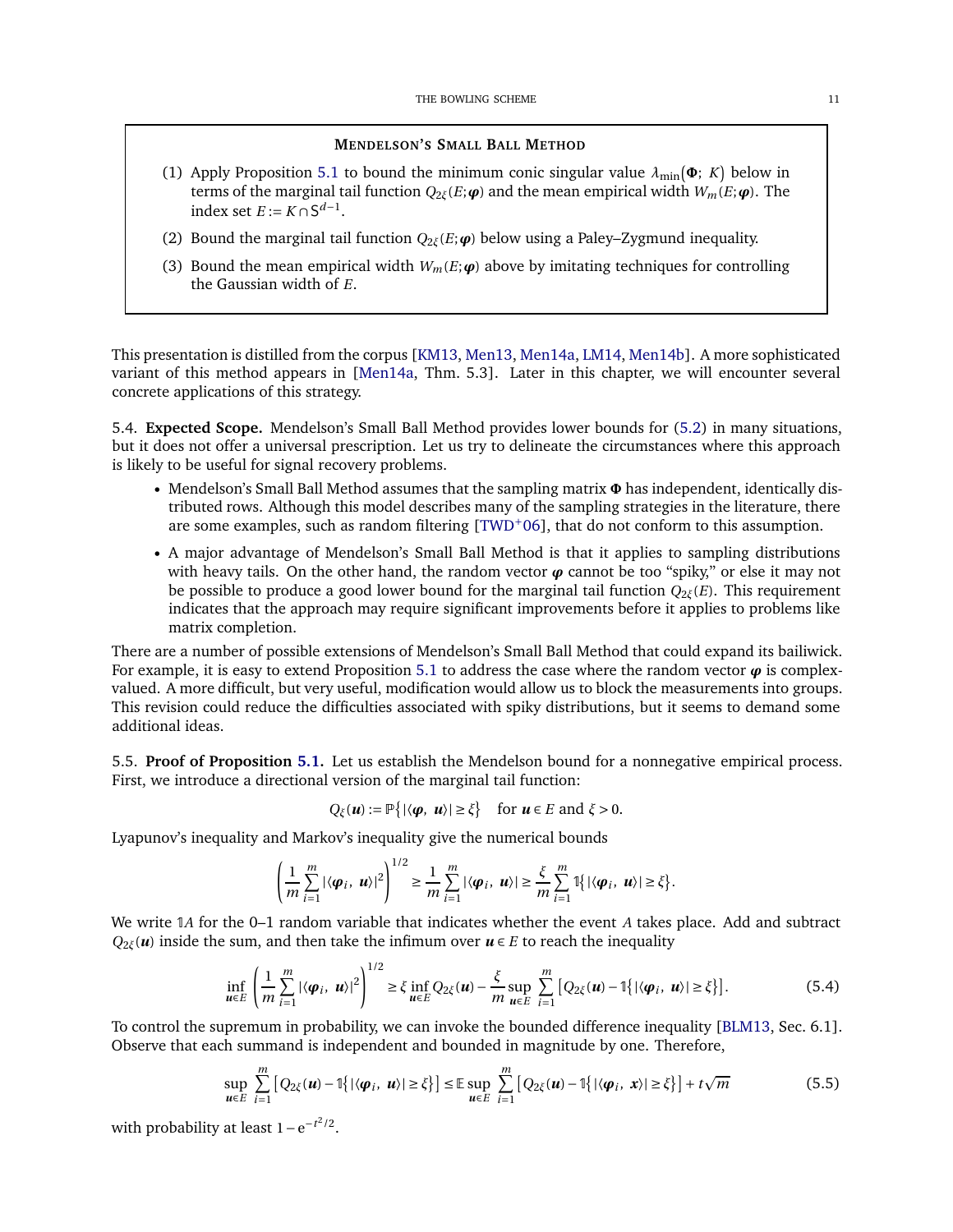12 J.A. TROPP

Next, we simplify the expected supremum. Introduce a soft indicator function:

$$
\psi_{\xi} : \mathbb{R} \to [0,1] \quad \text{where} \quad \psi_{\xi}(s) := \begin{cases} 0, & |s| \leq \xi \\ (|s| - \xi)/\xi, & \xi < |s| \leq 2\xi \\ 1, & 2\xi < |s|. \end{cases}
$$

We need two properties of the soft indicator. First, the soft indicator is bracketed by two hard indicators: <sup>1</sup>{|*s*<sup>|</sup> <sup>≥</sup> <sup>2</sup>*ξ*} <sup>≤</sup> *<sup>ψ</sup>ξ*(*s*) <sup>≤</sup> <sup>1</sup>{|*s*<sup>|</sup> <sup>≥</sup> *<sup>ξ</sup>*} for all *<sup>s</sup>* <sup>∈</sup> <sup>R</sup>. Second, *ξψ<sup>ξ</sup>* is a *contraction*, i.e., a 1-Lipschitz function on <sup>R</sup> that fixes the origin. Therefore, we can make the following calculation:

$$
\mathbb{E} \sup_{\mathbf{u} \in E} \sum_{i=1}^{m} \left[ Q_{2\xi}(\mathbf{u}) - \mathbb{I}\{ |\langle \boldsymbol{\varphi}_i, \, \mathbf{u} \rangle| \ge \xi \} \right] = \mathbb{E} \sup_{\mathbf{u} \in E} \sum_{i=1}^{m} \left[ \mathbb{E} \mathbb{I}\{ |\langle \boldsymbol{\varphi}, \, \mathbf{u} \rangle| \ge 2\xi \} - \mathbb{I}\{ |\langle \boldsymbol{\varphi}_i, \, \mathbf{u} \rangle| \ge \xi \} \right]
$$
\n
$$
\le \mathbb{E} \sup_{\mathbf{u} \in E} \sum_{i=1}^{m} \left[ \mathbb{E} \psi_{\xi}(\langle \boldsymbol{\varphi}, \, \mathbf{u} \rangle) - \psi_{\xi}(\langle \boldsymbol{\varphi}_i, \, \mathbf{u} \rangle) \right]
$$
\n
$$
\le 2 \mathbb{E} \sup_{\mathbf{u} \in E} \sum_{i=1}^{m} \varepsilon_{i} \psi_{\xi}(\langle \boldsymbol{\varphi}_i, \, \mathbf{u} \rangle)
$$
\n
$$
\le \frac{2}{\xi} \mathbb{E} \sup_{\mathbf{u} \in E} \sum_{i=1}^{m} \varepsilon_{i} \langle \boldsymbol{\varphi}_i, \, \mathbf{u} \rangle. \tag{5.6}
$$

In the first line, we write the marginal tail function as an expectation, and then we bound the two indicators using the soft indicator function. The next inequality is the Giné–Zinn symmetrization [\[vdVW96,](#page-19-14) Lem. 2.3.1]. The last line follows from the Rademacher comparison principle [\[LT91,](#page-18-10) Eqn. (4.20)] because *ξψ<sup>ξ</sup>* is a contraction.

Combine the inequalities [\(5.4\)](#page-10-1), [\(5.5\)](#page-10-2), and [\(5.6\)](#page-11-1) to reach

$$
\inf_{\boldsymbol{u}\in E}\left(\frac{1}{m}\sum_{i=1}^{m}|\langle\boldsymbol{\varphi}_i,\,\boldsymbol{u}\rangle|^2\right)^{1/2}\geq \xi\inf_{\boldsymbol{u}\in E}Q_{2\xi}(\boldsymbol{u})-\frac{\xi}{m}\left[\frac{2}{\xi}\mathbb{E}\sup_{\boldsymbol{u}\in E}\sum_{i=1}^{m}\varepsilon_i\langle\boldsymbol{\varphi}_i,\,\boldsymbol{u}\rangle+t\sqrt{m}\right].
$$

Define  $\boldsymbol{h} := m^{-1/2} \sum_{i=1}^{m} \varepsilon_i \boldsymbol{\varphi}_i$ , and clear the factor  $\sqrt{m}$  to conclude that

<span id="page-11-1"></span>
$$
\inf_{\boldsymbol{u}\in E}\left(\sum_{i=1}^m|\langle\boldsymbol{\varphi}_i,\,\boldsymbol{u}\rangle|^2\right)^{1/2}\geq \xi\sqrt{m}\inf_{\boldsymbol{u}\in E}Q_{2\xi}(\boldsymbol{u})-2\mathbb{E}\sup_{\boldsymbol{u}\in E}\langle\boldsymbol{h},\,\boldsymbol{u}\rangle-\xi\,t.
$$

<span id="page-11-0"></span>*w*ith probability at least 1−e<sup>-*t*<sup>2</sup>/2</sup>. Identify the marginal tail function  $Q_{2\xi}(E)$  and the empirical width  $W_m(E)$ to establish Proposition [5.1.](#page-9-2)

# 6. A UNIVERSAL ERROR BOUND FOR SUBGAUSSIAN MEASUREMENTS

In this section, we invoke Mendelson's Small Ball Method to study convex signal recovery from independent subgaussian measurements. This class of examples provides a wide generalization of standard Gaussian measurements. We will establish a variant of the Gaussian recovery result, Corollary [3.5,](#page-5-1) in this setting.

<span id="page-11-2"></span>6.1. **Subgaussian measurements.** Let us set out the conditions we require for the sampling matrix. Suppose that  $\boldsymbol{\varphi}$  is a random vector in  $\mathbb{R}^d$  that has the following properties.

- **[Centering]** The vector has zero mean: <sup>E</sup>*<sup>ϕ</sup>* <sup>=</sup> **<sup>0</sup>**.
- **[Nondegeneracy]** There is a positive constant *α* for which

$$
\alpha \leq \mathbb{E} \left| \langle \boldsymbol{\varphi}, \, \boldsymbol{u} \rangle \right| \quad \text{for each } \boldsymbol{u} \in \mathsf{S}^{d-1}.
$$

• **[Subgaussian marginals]** There is a positive constant  $\sigma$  for which

$$
\mathbb{P}\big\{|\langle \boldsymbol{\varphi}, \boldsymbol{u}\rangle| \geq t\big\} \leq 2e^{-t^2/(2\sigma^2)} \quad \text{for each } \boldsymbol{u} \in \mathbb{S}^{d-1}.
$$

• **[Low eccentricity]** The eccentricity  $\rho := \sigma/\alpha$  of the distribution should be small.

Finally, we construct a random  $m \times d$  sampling matrix  $\Phi$  whose rows are independent copies of  $\pmb{\varphi}^{\rm t}$ , as in the expression [\(5.1\)](#page-9-1).

A few examples of subgaussian distributions may be helpful.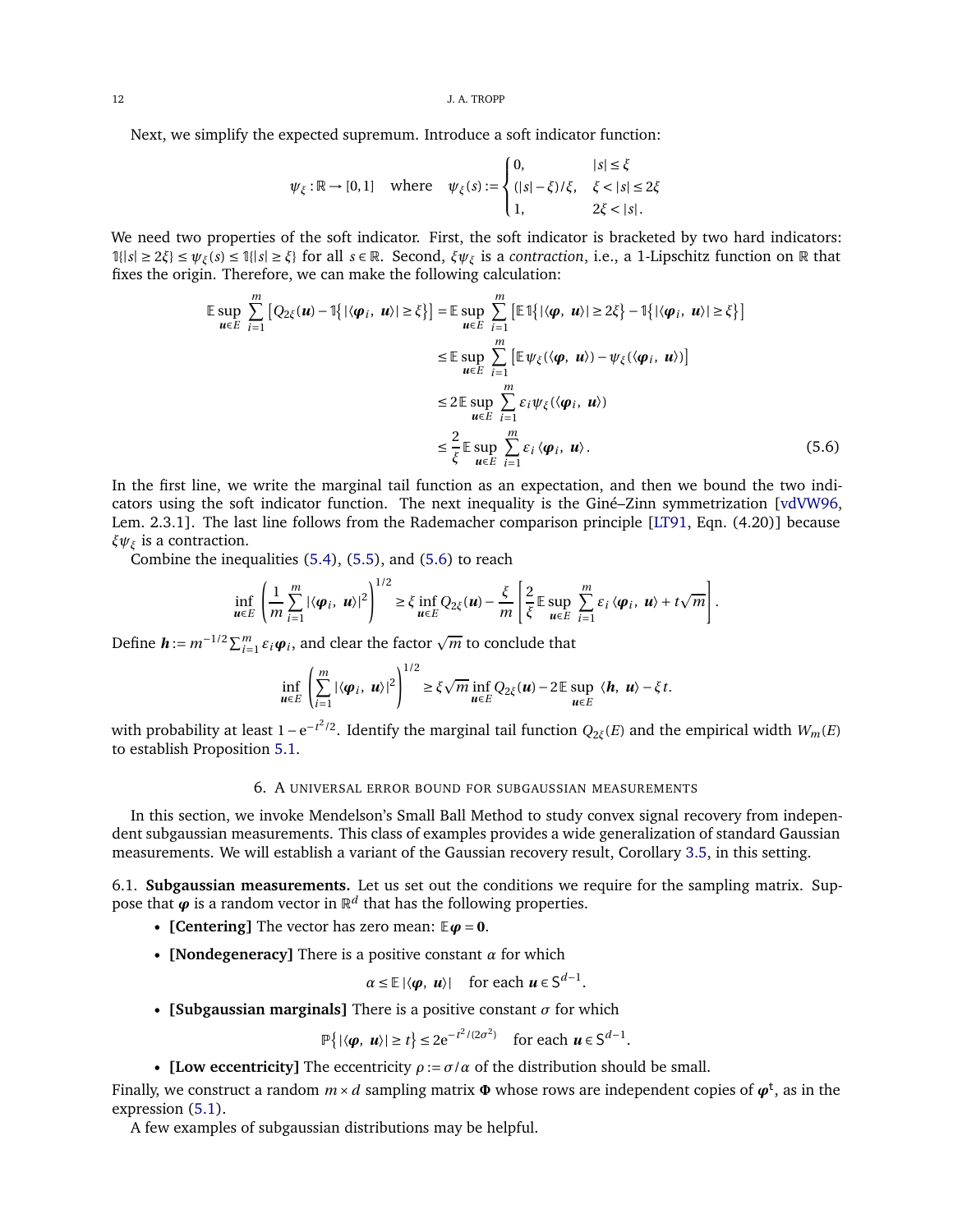**Example 6.1** (Nonstandard Gaussian matrices). Suppose that  $\boldsymbol{\varphi} \in \mathbb{R}^d$  follows the NORMAL(0,  $\Sigma$ ) distribution where the covariance  $\Sigma$  satisfies  $\frac{\pi}{2}a^2 \le u^t \Sigma u \le \sigma^2$  for each vector  $u \in S^{d-1}$ . Then the required conditions follow from basic facts about a normal distribution.

**Example 6.2** (Independent bounded entries)**.** Let *X* be a symmetric random variable whose magnitude is bounded by *σ*. Suppose that each entry of  $\phi$  is an independent copy of *X*.

The vector  $\varphi$  inherits centering from *X*. Next,  $\varphi$  is nondegenerate with  $\alpha \ge 2^{-1/2} E|X|$  because of the Khintchine inequality [\[LO94\]](#page-18-15) and a convexity argument. Finally,  $\varphi$  has subgaussian marginals with the parameter  $\sigma$  because of Hoeffding's inequality [\[BLM13,](#page-18-14) Sec. 2.6].

<span id="page-12-2"></span>6.2. **The minimum conic singular value of a subgaussian matrix.** The main result of this section gives a lower bound for the minimum conic singular value of a matrix **Φ** that satisfies the conditions in Section [6.1.](#page-11-2)

<span id="page-12-1"></span>**Theorem 6.3** (Minimum conic singular value of a subgaussian matrix)**.** *Suppose* **<sup>Φ</sup>** *is an <sup>m</sup>*×*<sup>d</sup> random matrix that satisfies the conditions in Section [6.1.](#page-11-2) Let <sup>K</sup>* <sup>⊂</sup> <sup>R</sup> *<sup>d</sup> be a cone, not necessarily convex. Then*

$$
\lambda_{\min}(\mathbf{\Phi}; K) \geq c\alpha \rho^{-2} \cdot \sqrt{m} - C\sigma \cdot w(K) - \alpha t
$$

*with probability at least* 1−e<sup>−ct<sup>2</sup>. The quantities c and C are positive absolute constants.</sup>

Observe that, when the eccentricity  $\rho$  has constant order, the bound in Theorem [6.3](#page-12-1) matches the result for Gaussian matrices in Proposition [3.3.](#page-4-2) A similar result appears in the paper [\[MPTJ07\]](#page-19-0), so we do not claim any novelty. We establish Theorem [6.3](#page-12-1) below in Section [6.2.](#page-12-2)

6.3. **An error bound for subgaussian measurements.** Combining Proposition [2.6](#page-3-2) and Theorem [6.3,](#page-12-1) we reach an immediate consequence for signal recovery from subgaussian measurements.

<span id="page-12-0"></span>**Corollary 6.4** (Signal recovery from subgaussian measurements). Let  $x^{\sharp}$  be a signal in  $\mathbb{R}^d$ . Let  $\Phi$  be an  $m \times d$ *random matrix that satisfies the conditions in Section [6.1,](#page-11-2) and let <sup>y</sup>* <sup>=</sup> **<sup>Φ</sup>***<sup>x</sup>* ♮ <sup>+</sup> *<sup>e</sup> be a vector of measurements in*  $\mathbb{R}^m$ . With probability at least 1 − e<sup>-ct<sup>2</sup>, the following statement holds. Assume that  $\|\mathbf{e}\| \leq \eta$ , and let  $\hat{\mathbf{x}}_{\eta}$  be any</sup> *solution to the optimization problem* [\(2.2\)](#page-1-2)*. Then*

$$
\|\widehat{\mathbf{x}}_{\eta}-\mathbf{x}^{\natural}\| \leq \frac{2\eta}{\left[c\alpha\rho^{-2}\cdot\sqrt{m}-C\sigma\cdot w(\mathcal{D}(f,\mathbf{x}^{\natural}))-\alpha t\right]_{+}}.
$$

*The quantities c* and *C* are positive absolute constants. The operation  $[a]_+ := \max\{a, 0\}$  *returns the positive part of a number.*

Corollary [6.4](#page-12-0) provides for stable recovery of  $x^{\dagger}$  as soon as the number *m* of subgaussian measurements satisfies

$$
m \ge C' \rho^6 \cdot w^2 \big( \mathcal{D}(f, \mathbf{x}^{\natural}) \big).
$$

How accurate is this result? Note that standard Gaussian measurements satisfy the assumptions of the corollary with  $\rho$  constant, and we need at least  $w^2(\mathscr{D}(f, \mathbf{x}^{\natural}))$  standard normal measurements to recover the structured signal *x* ♮ with the complexity measure *f* . Therefore, the bound is correct up to the constant factor *C* ′ and the precise dependence on the eccentricity *ρ*.

6.4. **Proof of Theorem [6.3:](#page-12-1) Setup and Step 1.** To establish Theorem [6.3,](#page-12-1) we rely on Mendelson's Small Ball Method. The argument also depends on some deep ideas from the theory of generic chaining [\[Tal05\]](#page-19-15), but we only use these results in a naïve way.

Fix a cone *K* in  $\mathbb{R}^d$ , and define the set  $E := K \cap S^{d-1}$ . Suppose that  $\varphi$  is a random vector in  $\mathbb{R}^d$  that satisfies the conditions set out in Section [6.1,](#page-11-2) and construct an  $m \times d$  random matrix  $\Phi$  whose rows are independent copies of *ϕ*. Proposition [5.1](#page-9-2) implies that

<span id="page-12-3"></span>
$$
\lambda_{\min}(\Phi; K) \ge \xi \sqrt{m} \, Q_{2\xi}(E) - 2W_m(E) - \xi t \quad \text{with probability} \ge 1 - e^{-t^2/2}.\tag{6.1}
$$

This result holds for all *ξ* > 0 and *t* > 0. To establish Theorem [6.3,](#page-12-1) we must develop a constant lower bound for the marginal tail function  $Q_{2\zeta}(E)$ , and we also need to compare the mean empirical width  $W_m(E)$  with the conic Gaussian width  $w(K)$ .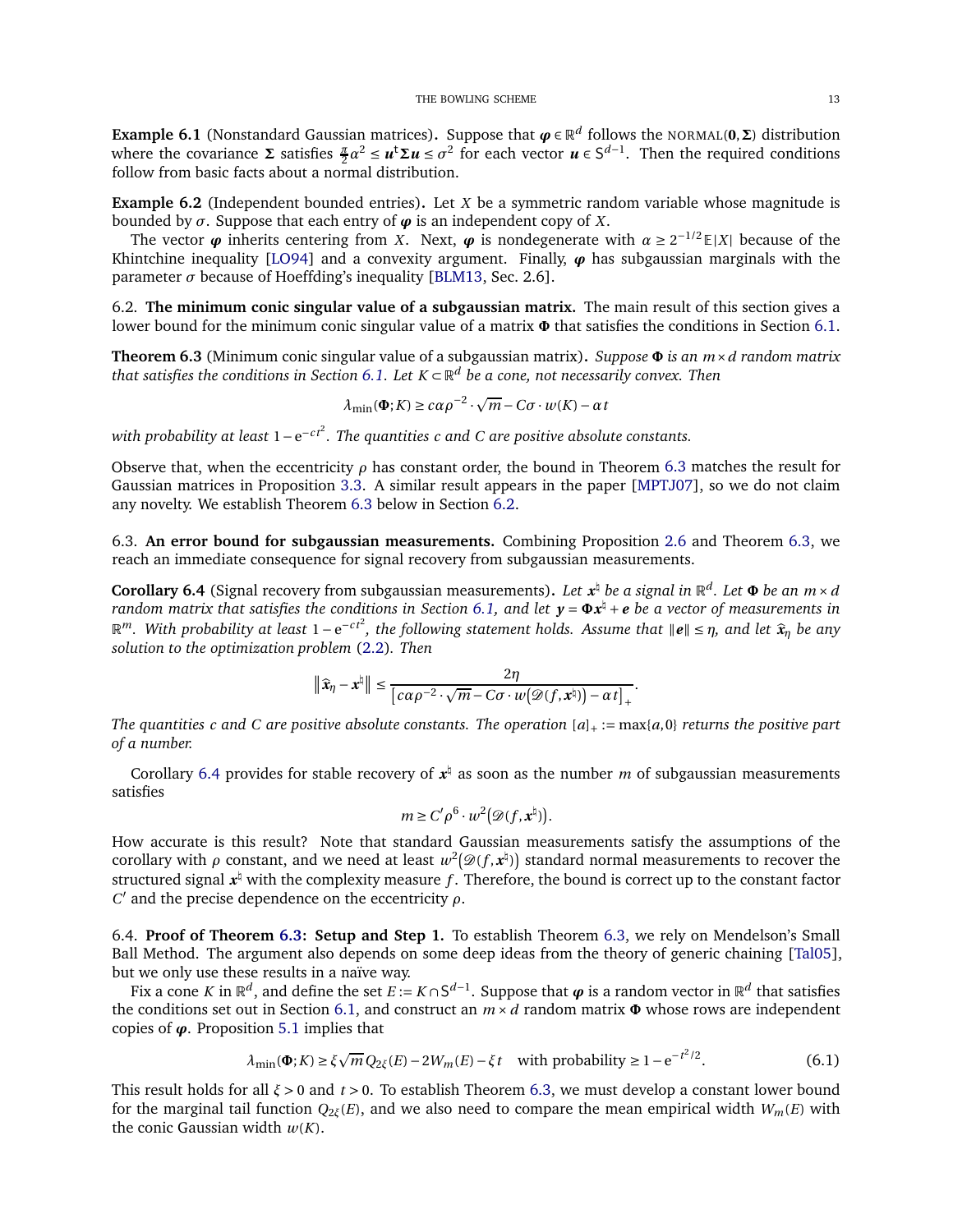14 J.A. TROPP

6.5. **Step 2: The marginal tail function.** We begin with the lower bound for the marginal tail function *Q*2*ξ*. This result is an easy consequence of the second moment method, also known as the Paley–Zygmund inequality. Let *u* be any vector in *E*. One version of the second moment method states that

<span id="page-13-1"></span>
$$
\mathbb{P}\left\{|\langle \boldsymbol{\varphi}, \boldsymbol{u}\rangle| \ge 2\zeta\right\} \ge \frac{\left[\mathbb{E}|\langle \boldsymbol{\varphi}, \boldsymbol{u}\rangle| - 2\zeta\right]_{+}^{2}}{\mathbb{E}|\langle \boldsymbol{\varphi}, \boldsymbol{u}\rangle|^{2}}.
$$
\n(6.2)

To control the denominator on the right-hand side of [\(6.2\)](#page-13-1), we use the subgaussian marginal condition to estimate that

$$
\mathbb{E} |\langle \boldsymbol{\varphi}, \boldsymbol{u} \rangle|^2 = \int_0^\infty 2s \cdot \mathbb{P} \{ |\langle \boldsymbol{\varphi}, \boldsymbol{u} \rangle| \geq s \} \, \mathrm{d} s \leq 4\sigma^2.
$$

To bound the numerator on the right-hand side of [\(6.2\)](#page-13-1), we use the nondegeneracy assumption:  $\mathbb{E} |\langle \varphi, u \rangle| \geq$ *α*. Combining these results and taking the infimum over  $u \in E$ , we reach

<span id="page-13-2"></span>
$$
Q_{2\xi}(E) = \inf_{\mathbf{u} \in E} \mathbb{P}\left\{ |\langle \boldsymbol{\varphi}, \, \boldsymbol{u} \rangle| \ge 2\xi \right\} \ge \frac{(\alpha - 2\xi)^2}{4\sigma^2}
$$
\n(6.3)

for any *ξ* that satisfies 2*ξ* < *α*.

6.6. **Step 3: The mean empirical width.** Next, we demonstrate that the empirical width  $W_m(E)$  is controlled by the conic Gaussian width  $w(K)$ . This argument requires sophisticated results from the theory of generic chaining [\[Tal05\]](#page-19-15). First, observe that the vector  $h = m^{-1/2} \sum_{i=1}^{m} \varepsilon_i \varphi_i$  inherits subgaussian marginals from the centered subgaussian distribution *ϕ*. Indeed,

$$
\mathbb{P}\big\{|\langle \boldsymbol{h}, \boldsymbol{u}\rangle| \geq t\big\} \leq C_1 e^{-c_1 t^2/\sigma^2} \quad \text{for each } \boldsymbol{u} \in \mathbb{S}^{d-1}.
$$

See [\[Ver12,](#page-19-16) Sec. 5.2.3] for an introduction to subgaussian random variables. In particular, we have the bound

$$
\mathbb{P}\big\{|\langle \boldsymbol{h}, \boldsymbol{u}-\boldsymbol{v}\rangle| \geq t\big\} \leq C_1 e^{-c_1 t^2/(\sigma^2 \|\boldsymbol{u}-\boldsymbol{v}\|^2)} \quad \text{for all } \boldsymbol{u}, \boldsymbol{v} \in \mathbb{R}^d
$$

Under the latter condition, the generic chaining theorem [\[Tal05,](#page-19-15) Thm. 1.2.6] asserts that

$$
W_m(E) = \mathbb{E} \sup_{\mathbf{u} \in E} \langle \mathbf{h}, \mathbf{u} \rangle \le C_2 \sigma \cdot \gamma_2(E, \ell_2)
$$

where  $\gamma_2$  is a geometric functional. The precise definition of  $\gamma_2$  is not important for our purposes because the majorizing measure theorem [\[Tal05,](#page-19-15) Thm. 2.1.1] states that

$$
\gamma_2(E,\ell_2) \le C_3 \cdot \mathbb{E} \sup_{\mathbf{u} \in E} \langle \mathbf{g}, \mathbf{u} \rangle
$$

where  $\mathbf{g}$  ∼ NORMAL(**0**,**I**<sub>*d*</sub>). It follows that

<span id="page-13-3"></span>
$$
W_m(E) \le C_4 \sigma \cdot \mathbb{E} \sup_{\mathbf{u} \in E} \langle \mathbf{g}, \mathbf{u} \rangle = C_4 \sigma \cdot w(K). \tag{6.4}
$$

.

We have recalled that  $E = K \cap S^{d-1}$  to identify the conic Gaussian width  $w(K)$ .

6.7. **Combining the bounds.** Combine the bounds [\(6.1\)](#page-12-3), [\(6.3\)](#page-13-2), and [\(6.4\)](#page-13-3) to discover that

$$
\lambda_{\min}(\Phi; K) \ge \xi \sqrt{m} \cdot \frac{(\alpha - 2\xi)^2}{4\sigma^2} - 2C_4 \sigma w(K) - \xi t \quad \text{with probability} \ge 1 - e^{-t^2/2},
$$

provided that 2*ξ* < *α*. Select *ξ* = *α*/6 to see that

<span id="page-13-4"></span>
$$
\lambda_{\min}(\Phi; K) \ge \frac{1}{54} \cdot \frac{\alpha^3}{\sigma^2} \sqrt{m} - C_5 \sigma w(K) - \frac{\alpha}{6} t \quad \text{with probability} \ge 1 - e^{-t^2/2}.
$$
 (6.5)

Using the eccentricity  $\rho = \sigma/\alpha$ , we simplify the expression [\(6.5\)](#page-13-4) to reach a bound for the minimum conic singular value of a subgaussian random matrix **Φ** that satisfies the conditions set out in Section [6.1.](#page-11-2) This completes the proof of Theorem [6.3.](#page-12-1)

# 7. THE BOWLING SCHEME

<span id="page-13-0"></span>As we have seen in Theorem [6.3,](#page-12-1) subgaussian sampling models exhibit behavior similar with the standard Gaussian measurement model. Yet there are many interesting problems where the random sampling matrix does not conform to the subgaussian assumption. In this section, we explain how to adapt Mendelson's Small Ball Method to a range of other sampling ensembles. The key idea is to use the conic duality arguments from Section [4](#page-5-0) to complete the estimate for the mean empirical width.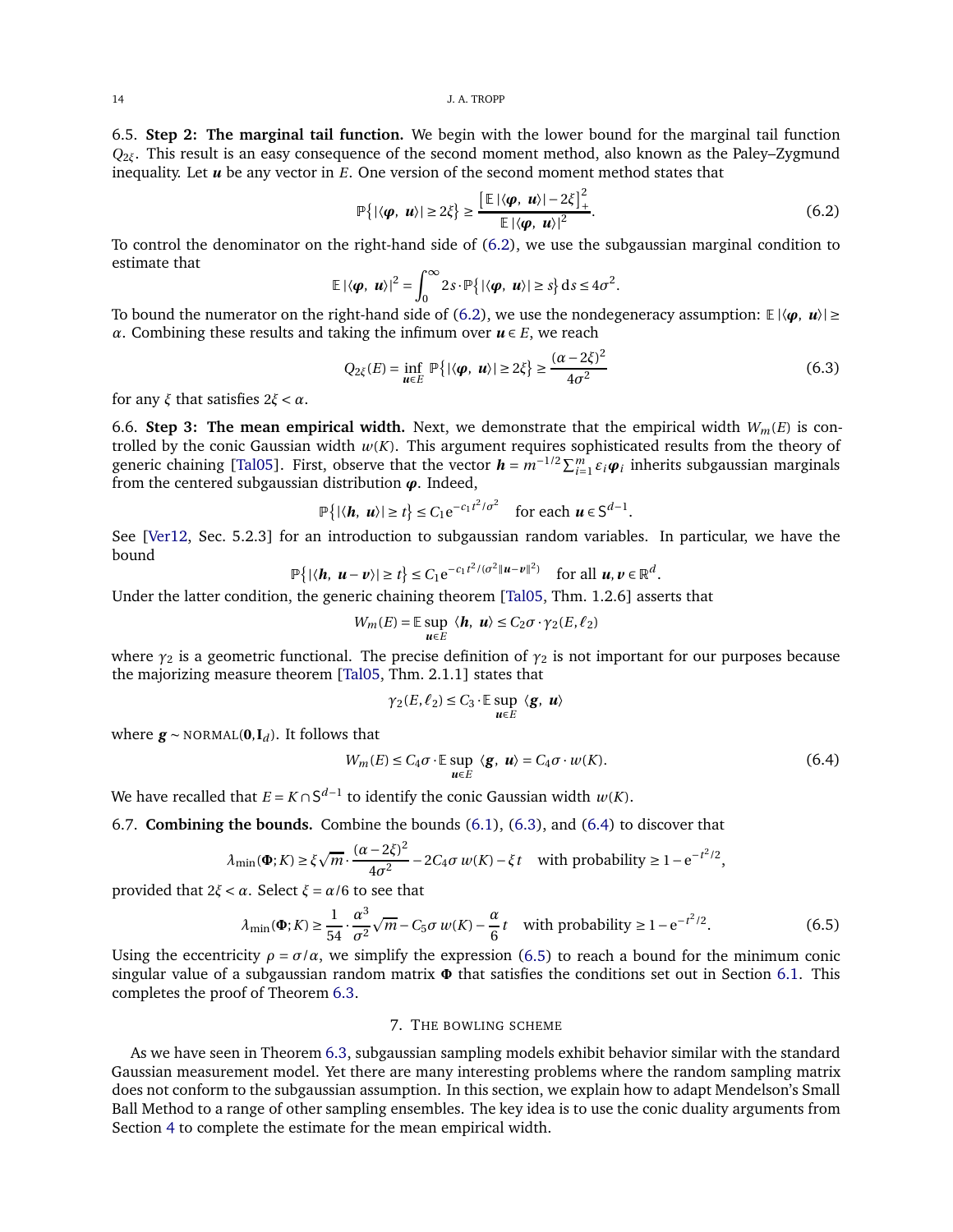7.1. **The mean empirical width of a descent cone.** Let us state a simple duality result for the mean empirical width of a descent cone. This bound is based on the same principles as Proposition [4.5.](#page-6-1)

<span id="page-14-1"></span>**Proposition 7.1** (The mean empirical width of a descent cone). Let  $f : \mathbb{R}^d \to \overline{\mathbb{R}}$  be a proper convex function, *and fix a point <sup>x</sup>* <sup>∈</sup> <sup>R</sup> *d . Assume that the subdifferential ∂f* (*x*) *is nonempty and does not contain the origin. For any random vector <sup>ϕ</sup>* <sup>∈</sup> <sup>R</sup> *d ,*

$$
W_m(\mathscr{D}(f,\mathbf{x})\cap S^{d-1};\boldsymbol{\varphi})\leq \mathbb{E}\inf_{\tau\geq 0} \mathrm{dist}^2\big(\boldsymbol{h},\ \tau\cdot \partial f(\mathbf{x})\big) \quad \text{where}\quad \boldsymbol{h}:=\frac{1}{\sqrt{m}}\sum_{i=1}^m \varepsilon_i \boldsymbol{\varphi}_i.
$$

*The mean empirical width*  $W_m$  *is defined in* [\(5.3\)](#page-9-3). *The random vectors*  $\varphi_1, \ldots, \varphi_m$  *are independent copies of*  $\varphi$ *, and ε*1,... ,*ε<sup>m</sup> are independent Rademacher random variables.*

*Proof.* The argument is identical with the proof of Proposition [4.5](#page-6-1) once we replace the Gaussian vector *g* with the random vector *h*.

7.2. **The bowling scheme.** We are now prepared to describe a general approach for convex signal recovery from independent random measurements.

The setup is similar with previous sections. Consider an unknown structured signal  $x^{\natural} \in \mathbb{R}^d$  and a complexity measure  $f : \mathbb{R}^d \to \overline{\mathbb{R}}$  that is proper and convex. Let  $\Phi$  be a known  $m \times d$  sampling matrix, and suppose that we acquire *m* noisy linear measurements of the form  $y = \Phi x^{\frac{1}{2}} + e$ . We wish to analyze the performance of the convex recovery method [\(2.2\)](#page-1-2). Proposition [2.6](#page-3-2) shows that we can accomplish this goal by finding a lower bound for the minimum conic singular value of the descent cone:

<span id="page-14-0"></span>
$$
\lambda_{\min}(\mathbf{\Phi}; \mathscr{D}(f, \mathbf{x}^{\natural})) \geq \underline{\hspace{1cm} \text{???}} \tag{7.1}
$$

We want to produce a bound of the form [\(7.1\)](#page-14-0) when the rows of the measurement matrix **Φ** are independent copies of a random vector *ϕ*. This problem falls within the scope of Mendelson's Small Ball Method. Introduce the index set *E* :=  $\mathcal{D}(f, \mathbf{x}^{\natural}) \cap S^{d-1}$ . In light of [\(5.2\)](#page-9-0),

$$
\lambda_{\min}(\mathbf{\Phi}; \mathscr{D}(f, \mathbf{x}^{\natural})) = \inf_{\mathbf{u} \in E} \left( \sum_{i=1}^{m} \left| \langle \mathbf{\boldsymbol{\varphi}}_i, \mathbf{u} \rangle \right|^2 \right)^{1/2}.
$$

We follow Mendelson's general strategy to control the minimum conic singular value, but we propose a specific technique for bounding the mean empirical width that exploits the structure of the index set *E*.

### **THE BOWLING SCHEME**

- (1) Apply Proposition [5.1](#page-9-2) to bound the minimum conic singular value  $\lambda_{\min}(\Phi; \mathcal{D}(f, \mathbf{x}^{\natural})$  below in terms of the marginal tail function  $Q_{2\zeta}(E;\boldsymbol{\varphi})$  and the mean empirical width  $W_m(E;\boldsymbol{\varphi})$ . The index set  $E := \mathcal{D}(f; \mathbf{x}^{\natural}) \cap \mathsf{S}^{d-1}$ .
- (2) Bound the marginal tail function *Q*2*ξ*(*E*;*ϕ*) below using a Paley–Zygmund inequality.
- (3<sup>'</sup>) Apply Proposition [7.1](#page-14-1) to control the mean empirical width  $W_m(E; \boldsymbol{\varphi})$ .

In other words, Step (3) of Mendelson's framework has been specialized to Step (3′ ).

We refer to this instance of Mendelson's Small Ball Method as *the bowling scheme*. The name is chosen as a salute to David Gross's *golfing scheme*. Whereas the golfing scheme is based on dual optimality conditions for the signal recovery problem [\(2.2\)](#page-1-2), the bowling scheme is based on the primal optimality condition through Proposition [2.6.](#page-3-2) In the bowling scheme, duality enters only when we are ready to estimate the mean empirical width.

In our experience, this idea has been successful whenever we understand how to bound the conic Gaussian width of the descent cone. The main distinction is that the random vector  $\varphi$  may not share the rotational invariance of the standard Gaussian distribution.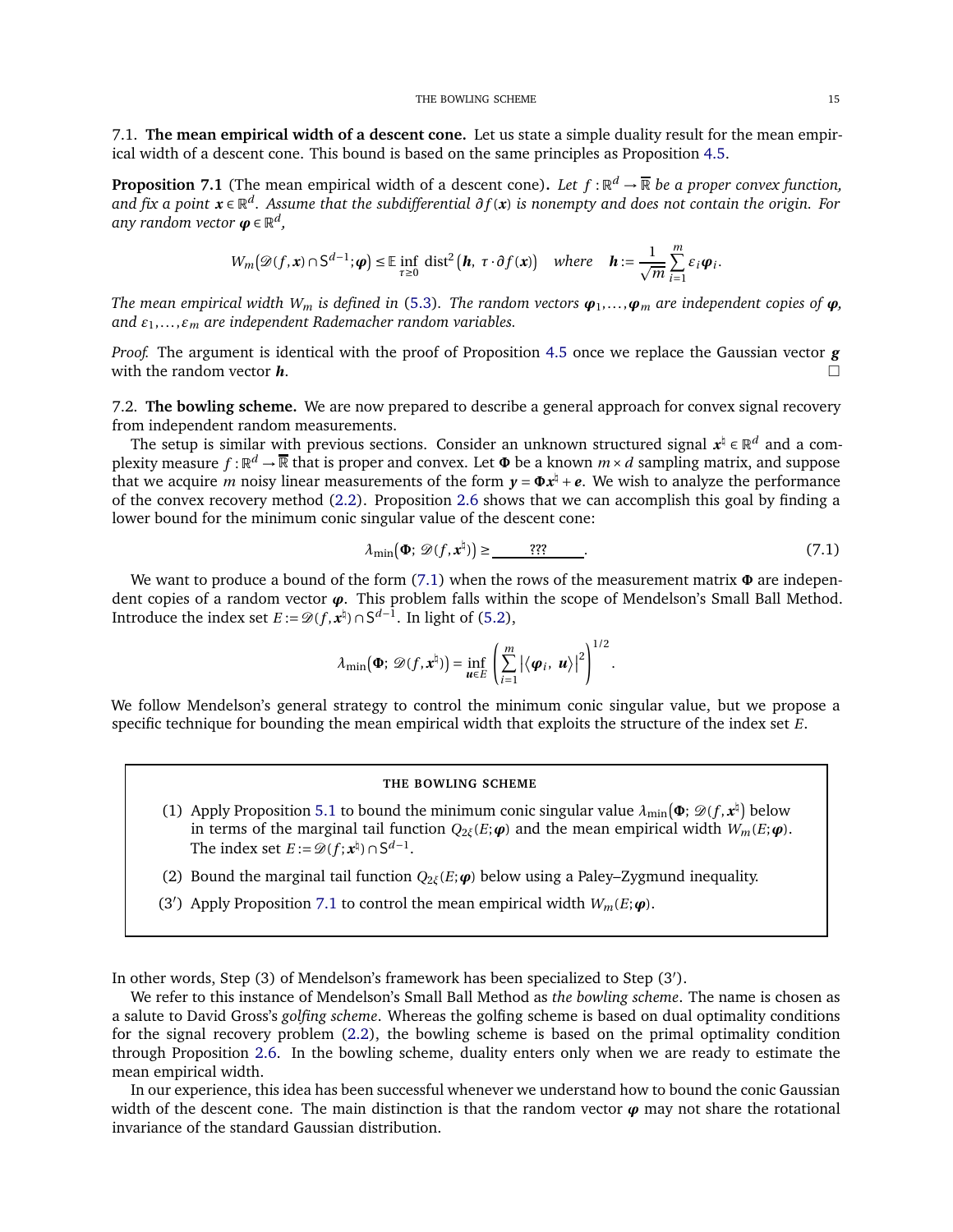#### <span id="page-15-0"></span>16 J. A. TROPP

## 8. EXAMPLE: PHASE RETRIEVAL

To demonstrate how the bowling scheme works, we consider the question of phase retrieval. In this problem, we collect linear samples of an unknown signal, but we are only able to observe their magnitudes. To reconstruct the original signal, we must resolve the uncertainty about the phases (or signs) of the measurements. There is a natural convex program that can achieve this goal, and the bowling scheme offers an easy way to analyze the number of measurements that are required.

8.1. **Phase retrieval by convex optimization.** In the phase retrieval problem, we wish to recover a signal  $x^{\natural}$  ∈  $\mathbb{R}^{d}$  from a family of measurements of the form

$$
y_i = |\langle \boldsymbol{\psi}_i, \boldsymbol{x}^{\natural} \rangle|^2 \quad \text{for } i = 1, 2, 3, \dots, m. \tag{8.1}
$$

The sampling ensemble *ψ*1,... ,*ψ<sup>m</sup>* consists of known vectors in R *d* . For clarity of presentation, we do not consider the case where the samples are noisy or complex-valued.

Although the samples do not initially appear linear, we can apply a lifting method proposed by Balan et al. [\[BBCE09\]](#page-18-16). Observe that

$$
|\langle \psi, x \rangle|^2 = \psi^{\dagger} x \cdot x^{\dagger} \psi = \operatorname{trace} (xx^{\dagger} \cdot \psi \psi^{\dagger}).
$$

In view of this expression, it is appropriate to introduce the rank-one positive-semidefinite matrices

<span id="page-15-2"></span>
$$
\mathbf{X}^{\natural} = (\mathbf{x}^{\natural})(\mathbf{x}^{\natural})^{\mathsf{t}} \in \mathbb{R}^{d \times d} \quad \text{and} \quad \Psi_i = \psi_i \psi_i^{\mathsf{t}} \in \mathbb{R}^{d \times d} \quad \text{for } i = 1, 2, 3, ..., m. \tag{8.2}
$$

Then we can express the samples  $y_i$  as *linear f*unctions of the matrix  $\boldsymbol{X}^\natural \colon$ 

<span id="page-15-1"></span>
$$
y_i = \text{trace}\left(\mathbf{X}^{\dagger} \cdot \mathbf{\Psi}_i\right) \quad \text{for } i = 1, 2, 3, \dots, m. \tag{8.3}
$$

The expression [\(8.3\)](#page-15-1) coincides with the measurement model [\(2.1\)](#page-1-1) we have been considering.

We can use convex optimization to reconstruct the unknown matrix  $X^\natural$ . It is natural to minimize the Schatten 1-norm to promote low rank, but we also want to enforce the fact that  $X^\natural$  is positive semidefinite [\[Faz02\]](#page-18-17). To that end, we consider the convex program

<span id="page-15-3"></span>minimize trace(X) subject to 
$$
X \ge 0
$$
 and  $y_i = \text{trace}(X\Psi_i)$  for each  $i = 1, 2, 3, ..., m$ . (8.4)

This formulation involves the lifted variables [\(8.2\)](#page-15-2). We say that the optimization problem [\(8.4\)](#page-15-3) *recovers*  $x^{\natural}$  if the matrix  $X^{\natural}$  is the unique minimizer. Indeed, in this case, we can reconstruct the original signal by factorizing the solution to the optimization problem.

**Remark 8.1** (Citation for convex phase retrieval)**.** The formulation [\(8.4\)](#page-15-3) was developed by a working group at the meeting "Frames for the finite world: Sampling, coding and quantization," which took place at the American Institute of Mathematics in Palo Alto in August 2008. Most of the recent literature attributes this idea incorrectly.

8.2. **Phase retrieval from Gaussian measurements.** Recently, researchers have started to consider phase retrieval problems with random data; see [\[CSV13\]](#page-18-18) for example. In the simplest instance, we choose each sampling vector  $\pmb{\psi}_i$  independently from the standard normal distribution on  $\mathbb{R}^d$ :

$$
\boldsymbol{\psi}_i \sim \text{NORMAL}(\mathbf{0}, \mathbf{I}_d).
$$

Then each sampling matrix  $\Psi_i = \psi_i \psi_i^t$  follows a Wishart distribution. These random matrices do not have subgaussian marginals, so we cannot apply Corollary [6.4](#page-12-0) to study the performance of the optimization problem [\(8.4\)](#page-15-3). Nevertheless, we can make short work of the analysis by using the bowling scheme.

<span id="page-15-4"></span>**Theorem 8.2** (Phase retrieval from Gaussian measurements). Let  $x^{\natural}$  be a signal in  $\mathbb{R}^d$ . Let  $\psi_i \sim \text{NORMAL}(0, I_d)$ be independent standard Gaussian vectors, and consider random measurements  $y_i = |\langle \bm{\psi}_i, \bm{x}^\natural \rangle|^2$  for  $i = 1, 2, 3, ..., m$ . *Assuming that m* ≥ *Cd, the convex phase retrieval problem* [\(8.4\)](#page-15-3) *recovers x* ♮ *with probability at least* <sup>1</sup><sup>−</sup> <sup>e</sup> <sup>−</sup>*cm. The numbers c and C are positive absolute constants.*

The sampling complexity  $m \geq Cd$  established in Theorem [8.2](#page-15-4) is qualitatively optimal. Indeed, a dimensioncounting argument shows that we need at least  $m \ge d$  nonadaptive linear measurements to reconstruct a general vector in  $\mathbf{x}^{\natural} \in \mathbb{R}^{d}$ .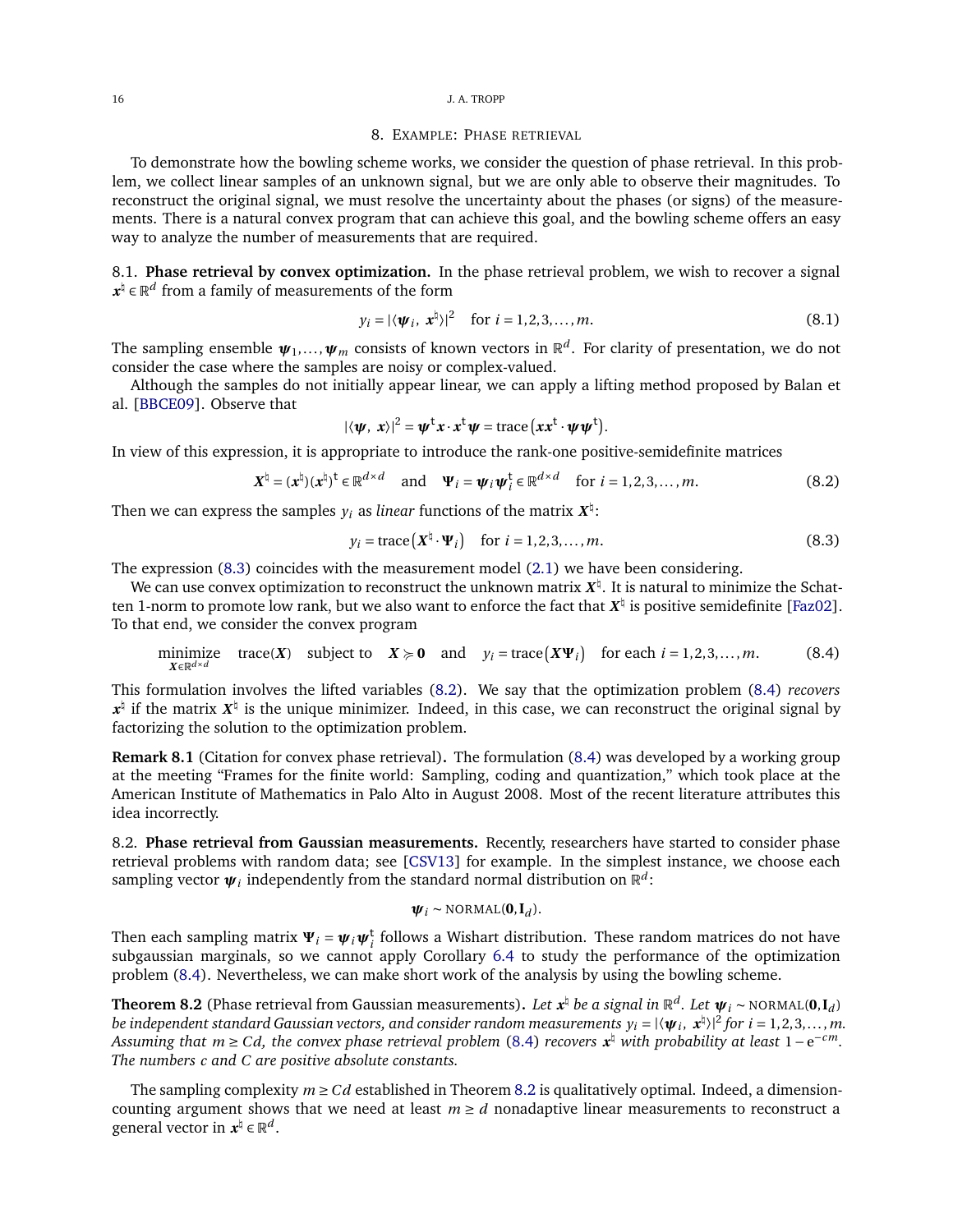**Remark 8.3** (Extensions)**.** There are a number of obvious improvements to Theorem [8.2](#page-15-4) that follow with a little more effort. For example, it is clear that the convex phase retrieval method is stable. The exceedingly high success probability also allows us to establish uniform results for all *d*-dimensional vectors by means of net arguments and union bounds. Furthermore, the Gaussian assumption is inessential; it is possible to establish similar theorems for other sampling distributions. We leave these refinements for the avid reader.

8.3. **Proof of Theorem [8.2:](#page-15-4) Setup.** Let us rewrite the optimization problem [\(8.4\)](#page-15-3) in a form that is more conducive to our methods of analysis. First, introduce the inner product space  $\mathbb{R}^{d\times d}_{\text{sym}}$  of  $d\times d$  symmetric matrices, equipped with the trace inner product  $\langle A, B \rangle$ := trace(*AB*) and the Frobenius norm  $\|\cdot\|_F$ . Define the linear operator

$$
\Phi: \mathbb{R}^{d \times d}_{sym} \to \mathbb{R}^m \quad \text{where} \quad [\Phi(X)]_i = \langle \Psi_i, X \rangle \quad \text{for } i = 1, 2, 3, \dots, m.
$$

Collect the measurements into a vector  $y = (y_1, \ldots, y_m)^t \in \mathbb{R}^m$ , and observe that  $y = \Phi(X^{\dagger})$  because of the expression [\(8.3\)](#page-15-1). Next, define the convex indicator function of the positive-semidefinite cone:

$$
\iota: \mathbb{R}^{d \times d}_{sym} \to \overline{\mathbb{R}} \quad \text{where} \quad \iota(X) = \begin{cases} 0, & X \text{ is positive semidefinite} \\ +\infty, & \text{otherwise.} \end{cases}
$$

Introduce the convex regularizer

$$
f: \mathbb{R}^{d \times d}_{sym} \to \overline{\mathbb{R}}
$$
 where  $f(X) = \text{trace}(X) + \iota(X)$ .

With this notation, we can write [\(8.4\)](#page-15-3) in the form

<span id="page-16-0"></span>minimize 
$$
f(X)
$$
 subject to  $y = \Phi(X)$ . (8.5)

The formulation [\(8.5\)](#page-16-0) matches our core problem [\(2.2\)](#page-1-2) with the error vector  $e = 0$  and error tolerance  $\eta = 0$ .

Proposition [2.6](#page-3-2) demonstrates that  $X^{\natural}$  is the unique solution of [\(8.5\)](#page-16-0) whenever

$$
\lambda_{\min}(\Phi; \mathcal{D}(f, \mathbf{X}^{\natural})) > 0.
$$

We must determine how many measurements *m* suffice for this event to hold with high probability.

# 8.4. **Step 1: The nonnegative empirical process bound.** Define the set

$$
E:=\left\{ \boldsymbol{U}\in \mathscr{D}(f,\boldsymbol{X}^{\natural}): \|\boldsymbol{U}\|_{\mathrm{F}}=1\right\} \subset \mathbb{R}^{d\times d}_{\mathrm{sym}}.
$$

Proposition [5.1](#page-9-2) demonstrates that

<span id="page-16-2"></span>
$$
\lambda_{\min}(\mathbf{\Phi}; \mathscr{D}(f, \mathbf{X}^{\natural})) = \inf_{\mathbf{U} \in E} \left( \sum_{i=1}^{m} |\langle \mathbf{\Psi}_i, \mathbf{U} \rangle|^2 \right)^{1/2} \ge \xi \sqrt{m} Q_{2\xi}(E) - 2W_m(E) - \xi t \tag{8.6}
$$

with probability at least 1 –  $e^{-t^2/2}$ . In this setting, the marginal tail function is defined as

$$
Q_{2\xi}(E):=\inf_{\boldsymbol{U}\in E}\,\mathbb{P}\big\{|\langle \boldsymbol{\Psi}_1,\ \boldsymbol{U}\rangle|\geq 2\xi\big\}.
$$

The mean empirical width is defined as

$$
W_m(E) := \mathbb{E} \sup_{\mathbf{U} \in E} \langle \mathbf{H}, \mathbf{U} \rangle \quad \text{where} \quad \mathbf{H} := \frac{1}{\sqrt{m}} \sum_{i=1}^m \varepsilon_i \Psi_i.
$$

Here, {*ε<sup>i</sup>* } is an independent family of Rademacher random variables, independent from everything else.

8.5. **Step 2: The marginal tail function.** We can use the Paley–Zygmund inequality to show that

<span id="page-16-1"></span>
$$
Q_1(E) = \inf_{\mathbf{U} \in E} \mathbb{P}\left\{ |\langle \mathbf{\Psi}_1, \mathbf{U} \rangle| \ge 1 \right\} \ge c_0.
$$
 (8.7)

We have implicitly chosen  $\xi = \frac{1}{2}$ , and  $c_0$  is a positive absolute constant.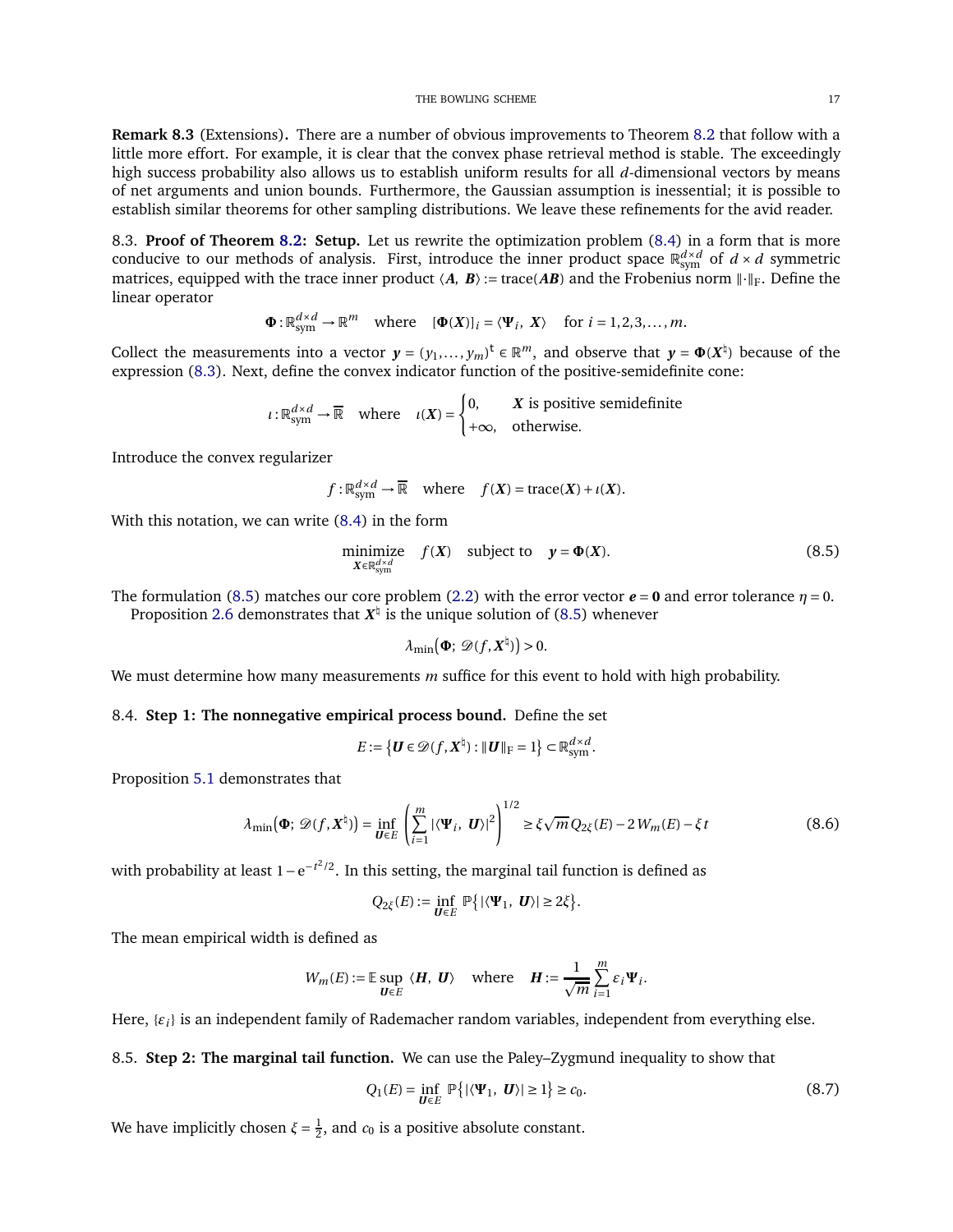8.5.1. *The tail bound.* To perform this estimate, we apply the Paley–Zygmund inequality in the form

$$
\mathbb{P}\left\{|\langle \Psi_1,\,\, \boldsymbol{U}\rangle|^2\geq \frac{1}{2}\left(\mathbb{E}|\langle \Psi_1,\,\, \boldsymbol{U}\rangle|^2\right)\right\}\geq \frac{1}{4}\cdot\frac{\left(\mathbb{E}|\langle \Psi_1,\,\, \boldsymbol{U}\rangle|^2\right)^2}{\mathbb{E}|\langle \Psi_1,\,\, \boldsymbol{U}\rangle|^4}
$$

The easiest way to treat the expectation in the denominator is to invoke Gaussian hypercontractivity [\[LT91,](#page-18-10) Sec. 3.2]. Indeed,

$$
\left(\mathbb{E}|\langle \Psi_1, \mathbf{U}\rangle|^4\right)^{1/4} \leq C_0 \left(\mathbb{E}|\langle \Psi_1, \mathbf{U}\rangle|^2\right)^{1/2}
$$

because 〈**Ψ**1, *<sup>U</sup>*〉 is a second-order polynomial in the entries of *<sup>ψ</sup>*1. Combine the last two displays to obtain

$$
\mathbb{P}\left\{|\langle \Psi_1,\mathbf{U}\rangle|^2\geq \frac{1}{2}\big(\mathbb{E}|\langle \Psi_1,\mathbf{U}\rangle|^2\big)\right\}\geq \frac{1}{4\cdot C_0^4}=c_0.
$$

We can bound the remaining expectation by means of an explicit calculation. Assuming that  $U \in E$ ,

$$
\mathbb{E}|\langle \mathbf{\Psi}_1,\;\pmb{U}\rangle|^2=3\sum_{i=1}^m|u_{ii}|^2+2\sum_{i,j=1}^m|u_{ij}|^2+\left|\sum_{i=1}^mu_{ii}\right|^2\geq 2.
$$

We have used the fact that *U* is a symmetric matrix with unit Frobenius norm. In conclusion,

$$
\mathbb{P}\left\{|\langle \Psi_1, \mathbf{U}\rangle|^2 \ge 1\right\} \ge c_0 \quad \text{for each } \mathbf{U} \in E.
$$

This inequality implies [\(8.7\)](#page-16-1).

8.6. **Step 3**′ **: The mean empirical width of the descent cone.** We can apply Proposition [7.1](#page-14-1) to demonstrate that the mean empirical width satisfies

<span id="page-17-3"></span>
$$
W_m(E) \le C_1 \sqrt{d} \quad \text{for } m \ge C_2 d. \tag{8.8}
$$

.

The numbers  $C_1$  and  $C_2$  are positive, absolute constants.

8.6.1. *The width bound.* The bound holds trivially when  $X^{\nmid} = 0$ , so we may assume that the unknown matrix is nonzero. Select a coordinate system where

$$
\mathbf{X}^{\natural} = \begin{bmatrix} a & \mathbf{0}^{\mathsf{t}} \\ \mathbf{0} & \mathbf{0} \end{bmatrix} \in \mathbb{R}_{\text{sym}}^{d \times d} \text{ where } a > 0.
$$

Recall that the matrix  $H = m^{-1/2} \sum_{i=1}^{m} \varepsilon_i \Psi_i$ , where  $\Psi_i = \psi_i \psi_i^{\dagger}$  and  $\psi_i \sim \text{NORMAL}(0, I_d)$ . Partition H conformally with *X* ♮ :

$$
\boldsymbol{H} = \begin{bmatrix} h_{11} & \boldsymbol{h}_{21}^{\mathsf{t}} \\ \boldsymbol{h}_{21} & \boldsymbol{H}_{22} \end{bmatrix}.
$$

Define the random parameter  $\tau = \lambda_{\text{max}}(H_{22})$ , where  $\lambda_{\text{max}}$  denotes the maximum eigenvalue of a symmetric matrix. Proposition [7.1](#page-14-1) delivers the width bound

<span id="page-17-2"></span>
$$
W_m(E) = \mathbb{E} \sup_{\mathbf{U} \in E} \langle \mathbf{H}, \mathbf{U} \rangle \le \left( \mathbb{E} \operatorname{dist}_{\mathbf{F}}^2 \left( \mathbf{H}, \ \tau \cdot \partial f(\mathbf{X}^{\dagger}) \right) \right)^{1/2} . \tag{8.9}
$$

Using standard calculus rules for subdifferentials [\[Roc70,](#page-19-8) Chap. 23], we determine that

$$
\partial f(X^\natural)=\left\{\begin{bmatrix} 1 & \mathbf{0}^\mathbf{t} \\ \mathbf{0} & Y \end{bmatrix}\in\mathbb{R}^{d\times d}_{\mathrm{sym}}: \lambda_{\max}(Y)\leq 1\right\}.
$$

Next,

$$
\mathbb{E} \operatorname{dist}_{\mathcal{F}}^2 \left( H, \partial f(X^{\natural}) \right) = \mathbb{E} (h_{11} - \tau)^2 + 2 \mathbb{E} \| h_{21} \|^2 + \mathbb{E} \inf_{\lambda_{\max}(S) \le 1} \| H_{22} - \tau \cdot Y \|_{\mathcal{F}}^2.
$$
 (8.10)

By construction, the third term on the right-hand side of [\(8.10\)](#page-17-0) is zero. By direct calculation, the second term on the right-hand side of [\(8.10\)](#page-17-0) satisfies

<span id="page-17-1"></span>
$$
\mathbb{E} \|\mathbf{h}_{21}\|^2 = d - 1. \tag{8.11}
$$

<span id="page-17-0"></span> $\overline{1}$ 

Finally, we turn to the first term on the right-hand side of [\(8.10\)](#page-17-0). Relatively crude bounds suffice here. By interlacing of eigenvalues,

$$
\tau = \lambda_{\max}(\boldsymbol{H}_{22}) \leq \lambda_{\max}(\boldsymbol{H}) = \frac{1}{\sqrt{m}} \lambda_{\max} \left( \sum_{i=1}^{m} \varepsilon_i \boldsymbol{\psi}_i \boldsymbol{\psi}_i^{\mathsf{T}} \right).
$$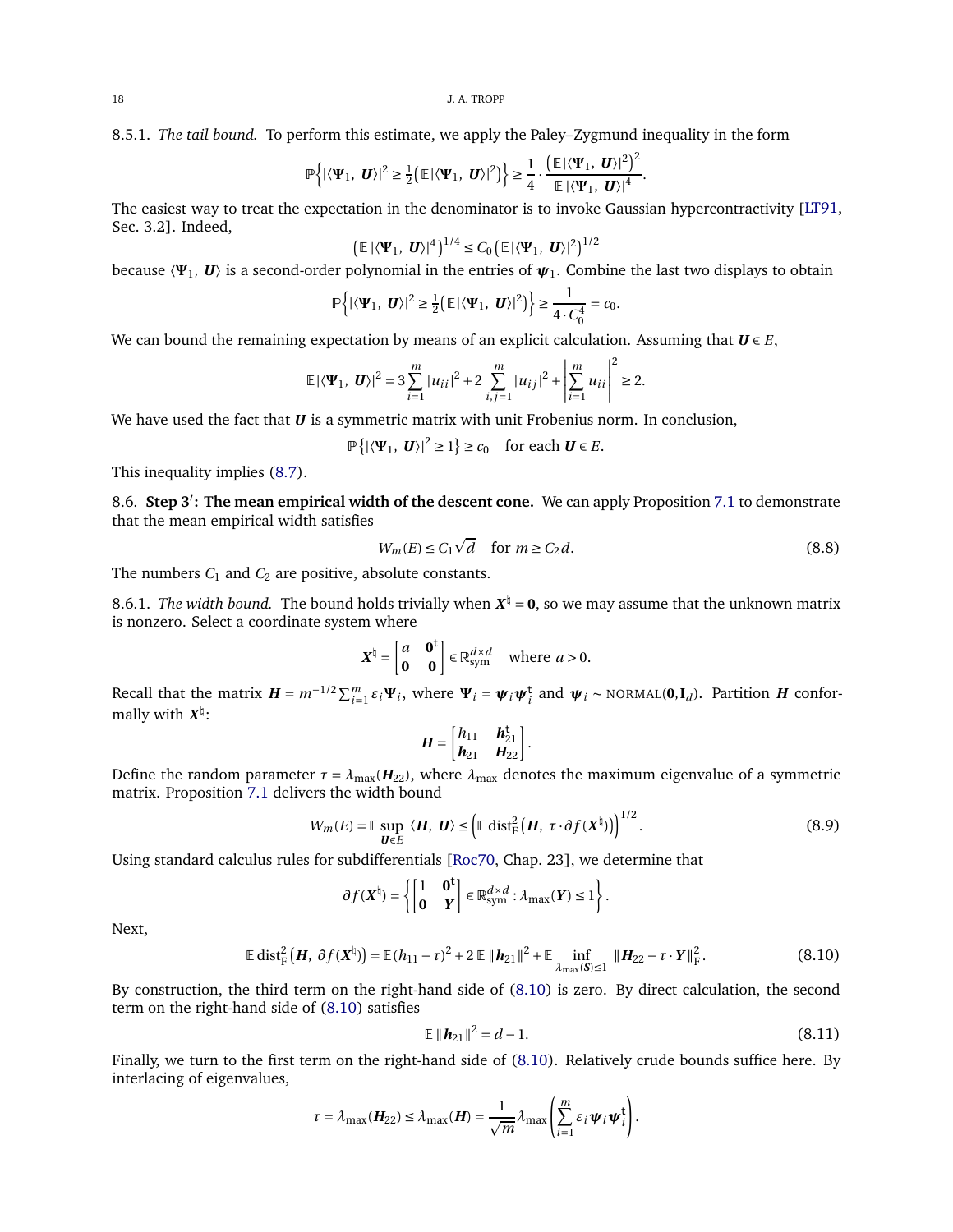Standard net arguments, such as those in [\[Ver12,](#page-19-16) Sec. 5.4.1], demonstrate that

$$
\mathbb{P}\{\lambda_{\max}(\boldsymbol{H}) \geq C_3 \sqrt{d}\} \leq e^{-c_1 d}, \quad \text{provided that } m \geq C_2 d.
$$

Together, the last two displays imply that  $\mathbb{E} \tau^2 \leq C_4 d$ . Therefore,

<span id="page-18-19"></span>
$$
\mathbb{E}(h_{11} - \tau)^2 \le C_5 d. \tag{8.12}
$$

Introducing  $(8.10)$ ,  $(8.11)$ , and  $(8.12)$  into  $(8.9)$ , we arrive at the required bound  $(8.8)$ .

**Remark 8.4** (Other sampling distributions)**.** The only challenging part of the calculation is the bound on  $\lambda_{\text{max}}(H)$ . For more general sampling distributions, we can easily obtain the required estimate from the matrix moment inequality [\[CGT12,](#page-18-20) Thm. A.1].

# 8.7. **Combining the bounds.** Assume that  $m \ge C_2 d$ . Combine the estimates [\(8.6\)](#page-16-2), [\(8.7\)](#page-16-1), and [\(8.8\)](#page-17-3) to reach

$$
\lambda_{\min}(\Phi; \mathcal{D}(f, \mathbf{X}^{\natural}) \ge c_2 \sqrt{m} - C_6 \sqrt{d} - \frac{1}{2} t
$$

with probability at least  $1 - e^{-t^2/2}$ . Choosing  $t = c_3 \sqrt{m}$ , we find that the minimum conic singular value is positive with probability at least  $1 - e^{-c_4 m}$ . In this event, Proposition [2.6](#page-3-2) implies that  $X^{\natural}$  is the unique solution to the phase retrieval problem [\(8.4\)](#page-15-3). This observation completes the proof of Theorem [8.2.](#page-15-4)

### ACKNOWLEDGMENTS

JAT gratefully acknowledges support from ONR award N00014-11-1002, AFOSR award FA9550-09-1- 0643, and a Sloan Research Fellowship. Thanks are also due to the Moore Foundation.

### **REFERENCES**

- <span id="page-18-1"></span>[ALMT14] D. Amelunxen, M. Lotz, M. B. McCoy, and J. A. Tropp. Living on the edge: Phase transitions in convex programs with random data. *Inform. Inference*, 3(3):224–294, 2014. Available at <http://arXiv.org/abs/1303.6672>.
- <span id="page-18-16"></span>[BBCE09] R. Balan, B. G. Bodmann, P. G. Casazza, and D. Edidin. Painless reconstruction from magnitudes of frame coefficients. *J. Fourier Anal. Appl.*, 15(4):488–501, 2009.
- <span id="page-18-14"></span>[BLM13] S. Boucheron, G. Lugosi, and P. Massart. *Concentration inequalities: A nonasymptotic theory of independence*. Oxford University Press, Inc., 2013.
- <span id="page-18-20"></span>[CGT12] R. Y. Chen, A. Gittens, and J. A. Tropp. The masked sample covariance estimator: An analysis via the matrix Laplace transform method. *Information and Inference*, 1:2–20, 2012.
- <span id="page-18-9"></span>[CLR14] T. T. Cai, T. Liang, and A. Rakhlin. Geometrizing local rates of convergence for linear inverse problems. Available at <http://arXiv.org/abs/1404.4408>, Apr. 2014.
- <span id="page-18-0"></span>[CRPW12] V. Chandrasekaran, B. Recht, P. A. Parrilo, and A. S. Willsky. The convex geometry of linear inverse problems. *Found. Comput. Math.*, 12(6):805–849, 2012.
- <span id="page-18-18"></span>[CSV13] E. J. Candès, T. Strohmer, and V. Voroninski. PhaseLift: exact and stable signal recovery from magnitude measurements via convex programming. *Comm. Pure Appl. Math.*, 66(8):1241–1274, 2013.
- <span id="page-18-13"></span>[DS01] K. R. Davidson and S. J. Szarek. Local operator theory, random matrices and Banach spaces. In *Handbook of the geometry of Banach spaces, Vol. I*, pages 317–366. North-Holland, Amsterdam, 2001.
- <span id="page-18-17"></span>[Faz02] M. Fazel. *Matrix rank minimization with applications*. PhD thesis, Stanford University, 2002.
- <span id="page-18-2"></span>[FM14] R. Foygel and L. Mackey. Corrupted sensing: Novel guarantees for separating structured signals. *Trans. Inform. Theory*, 60(2):1223–1247, Feb. 2014.
- <span id="page-18-11"></span>[Gor85] Y. Gordon. Some inequalities for Gaussian processes and applications. *Israel J. Math.*, 50(4):265–289, 1985.
- <span id="page-18-12"></span>[Gor88] Y. Gordon. On Milman's inequality and random subspaces which escape through a mesh in **R** *<sup>n</sup>*. In *Geometric aspects of functional analysis (1986/87)*, volume 1317 of *Lecture Notes in Math.*, pages 84–106. Springer, Berlin, 1988.
- <span id="page-18-8"></span>[Gro11] D. Gross. Recovering low-rank matrices from few coefficients in any basis. *IEEE Trans. Inform. Theory*, 57(3):1548–1566, Mar. 2011.
- <span id="page-18-4"></span>[KM13] V. Koltchinskii and S. Mendelson. Bounding the smallest singular value of a random matrix without concentration. Available at <http://arXiv.org/abs/1312.3580>, Dec. 2013.
- <span id="page-18-7"></span>[LM14] G. Lecué and S. Mendelson. Compressed sensing under weak moment assumptions. Available at <http://arXiv.org/abs/1401.2188>, Jan. 2014.
- <span id="page-18-15"></span>[LO94] R. Latała and K. Oleszkiewicz. On the best constant in the Khinchin-Kahane inequality. *Studia Math.*, 109(1):101–104, 1994.
- <span id="page-18-10"></span>[LT91] M. Ledoux and M. Talagrand. *Probability in Banach Spaces: Isoperimetry and Processes*. Springer, Berlin, 1991.
- <span id="page-18-3"></span>[Men10] S. Mendelson. Empirical processes with a bounded *ψ*<sup>1</sup> diameter. *Geom. Funct. Anal.*, 20(4):988–1027, 2010.
- <span id="page-18-5"></span>[Men13] S. Mendelson. A remark on the diameter of random sections of convex bodies. Available at <http://arXiv.org/abs/1312.3608>, Dec. 2013.
- <span id="page-18-6"></span>[Men14a] S. Mendelson. Learning without concentration. To appear, J. Assoc. Comput. Mach. Available at <http://arXiv.org/abs/1401.0304>, Jan. 2014.